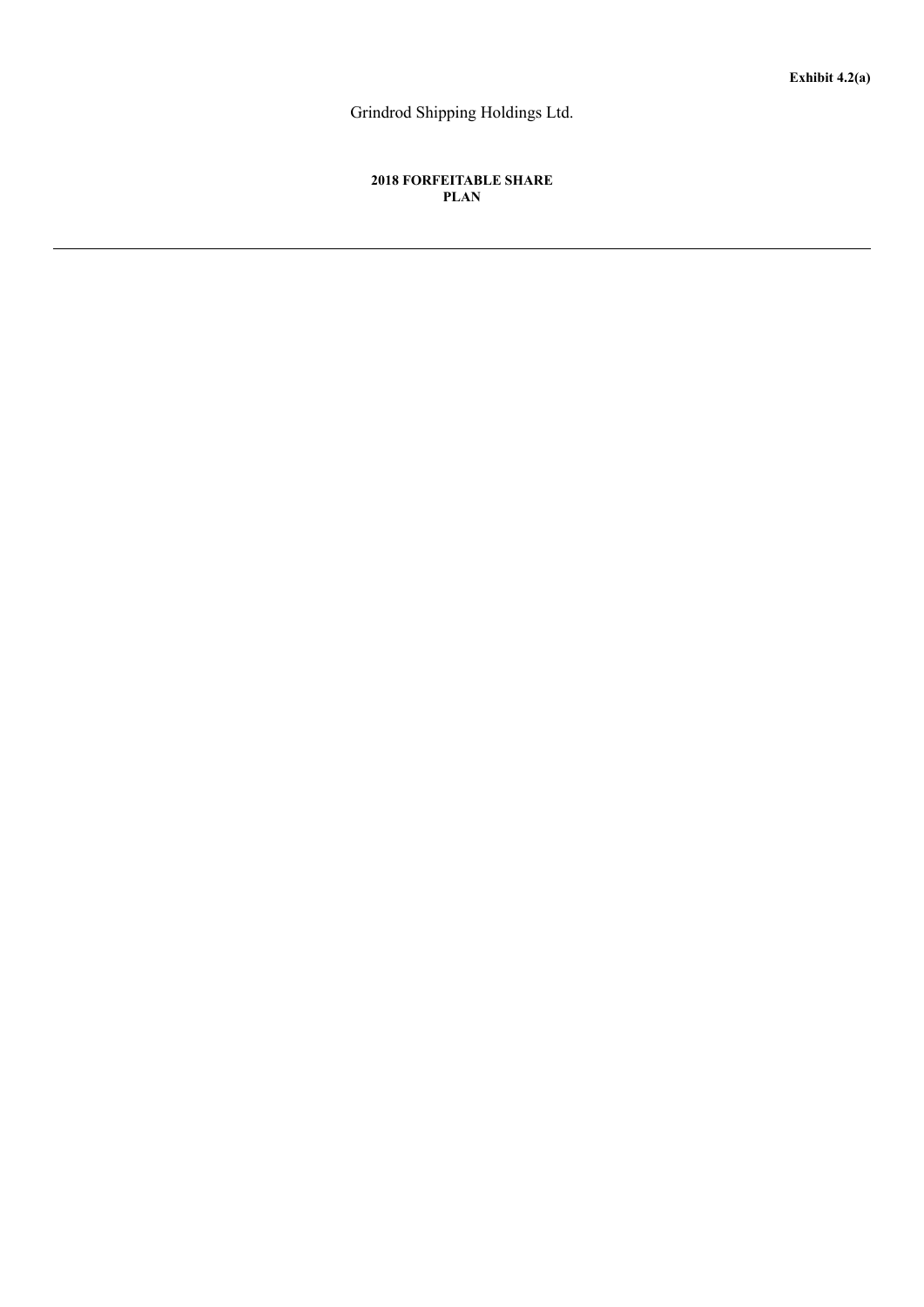# **TABLE OF CONTENTS**

| 1.  | <b>INTRODUCTION</b>                                 |    |
|-----|-----------------------------------------------------|----|
| 2.  | <b>INTERPRETATION</b>                               |    |
| 3.  | <b>THE FSP</b>                                      | 6  |
| 4.  | <b>OPERATION OF THE FSP</b>                         | 6  |
| 5.  | <b>FSP LIMITS</b>                                   | 9  |
| 6.  | <b>MAKING AND SETTLEMENT OF AWARDS</b>              | 9  |
| 7.  | <b>PARTICIPANT'S RIGHTS BEFORE THE VESTING DATE</b> | 11 |
| 8.  | <b>VESTING OF AWARDS</b>                            | 12 |
| 9.  | <b>TERMINATION OF EMPLOYMENT AND DEATH</b>          | 12 |
| 10. | <b>CHANGE OF CONTROL</b>                            | 14 |
| 11. | <b>VARIATION IN SHARE CAPITAL</b>                   | 15 |
| 12. | <b>FORFEITURE AND LAPSE OF AWARDS</b>               | 16 |
| 13. | <b>FURTHER CONDITIONS</b>                           | 17 |
| 14. | DISCLOSURE IN ANNUAL FINANCIAL STATEMENTS           | 19 |
| 15. | <b>AMENDMENTS AND TERMINATION</b>                   | 19 |
| 16. | <b>DOMICILIUM AND NOTICES</b>                       | 19 |
| 17. | <b>DISPUTES</b>                                     | 20 |
| 18. | <b>TERMS OF EMPLOYMENT UNAFFECTED</b>               | 21 |
| 19. | <b>DISCLAIMER OF LIABILITY</b>                      | 21 |
| 20. | <b>GOVERNING LAW</b>                                | 21 |
|     |                                                     |    |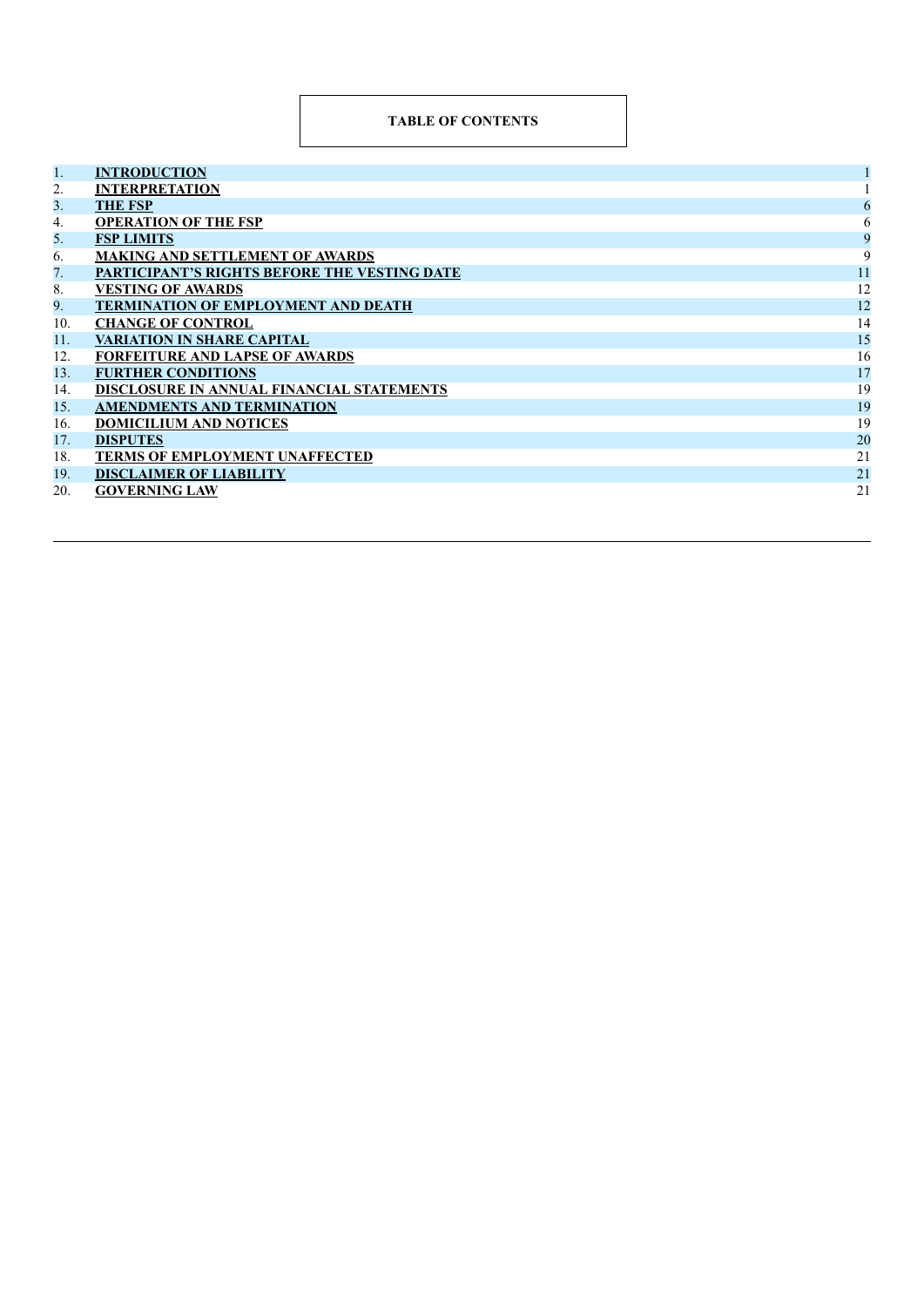## 1. **INTRODUCTION**

- 1.1 The purpose of the FSP is to provide selected Employees of the Employer Companies and Non-Executive Directors with the opportunity of receiving Shares in the Company.
- 1.2 The FSP will be used as a retention mechanism or as a tool to attract prospective Employees. While the FSP is primarily intended to cater to employees of the Group, it should also be recognised that there are other persons who make and can make significant contributions to the Group even though they are not employed within the Group. These may include the Non-Executive Directors who are from different professions and commercial backgrounds, bringing to the Group their wealth of knowledge, business expertise and contacts within the business community. They play an important role in helping the Group shape its business and growth strategies by allowing the Group to draw on their diverse backgrounds and experiences. It is crucial for the Group to attract and retain these Non-Executive Directors by allowing them to participate in the FSP. The FSP will provide Participants with the opportunity to share in the success of the Company and provide alignment between these Participants and shareholders.

# 2. **INTERPRETATION**

2.1 In these Rules, unless inconsistent with the context, the following words and expressions shall have the following meanings:

| 2.1.1 | " $Act"$    | the Companies Act 1967, as amended and any re-enactment or replacement thereof;                                                                                                                                                                                          |
|-------|-------------|--------------------------------------------------------------------------------------------------------------------------------------------------------------------------------------------------------------------------------------------------------------------------|
| 2.1.2 | "Allocated" | for purposes of setting the FSP limits referred to in Rule 5, shall mean one Share<br>allocated per Forfeitable Share Awarded;                                                                                                                                           |
| 2.1.3 | "Auditors"  | the auditors of the Company from time to time;                                                                                                                                                                                                                           |
| 2.1.4 | "Award"     | an award of a specified number of Forfeitable Shares to a Participant in terms of Rule<br>4.6 on the basis that the Forfeitable Shares may be forfeited in the circumstances set<br>out in the Award Letter and these Rules, and "Awarded" shall bear a similar meaning; |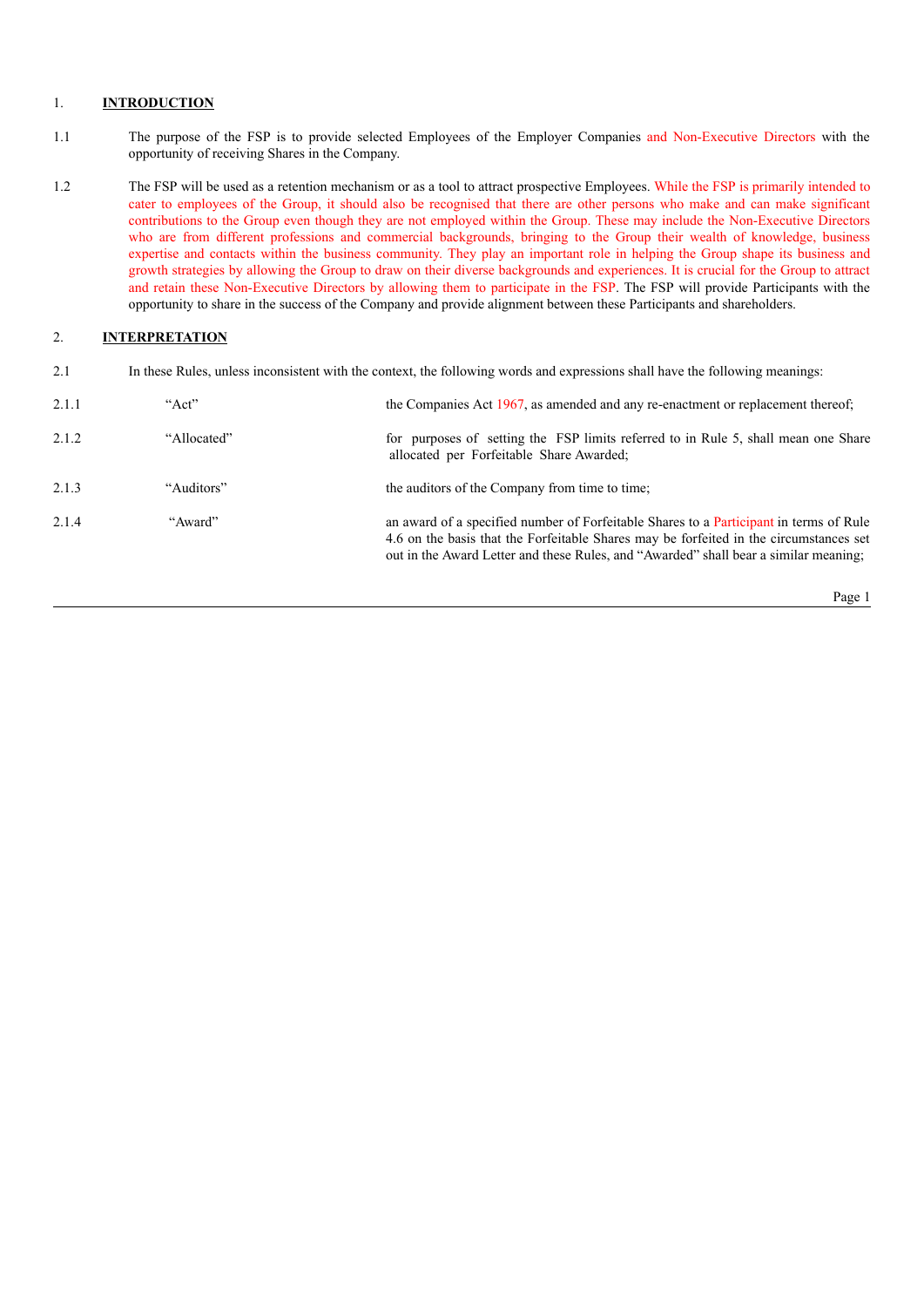| 2.1.5  | "Award Date"           | the date, specified in the Award Letter, on which an Award is made to a<br>Participant and the Participant will be deemed to have automatically accepted the<br>Award on this date, unless otherwise specified in the Rules;                                                                                                                                       |
|--------|------------------------|--------------------------------------------------------------------------------------------------------------------------------------------------------------------------------------------------------------------------------------------------------------------------------------------------------------------------------------------------------------------|
| 2.1.6  | "Award Letter"         | a letter containing the information specified in Rule 6.2 sent by the Company or its<br>nominee, and on the recommendation of the Employer Company, to a Participant<br>informing the Participant of the making of an Award to him;                                                                                                                                |
| 2.1.7  | "Business Day"         | any day on which the applicable stock exchange is open for the transaction of<br>business:                                                                                                                                                                                                                                                                         |
| 2.1.8  | "Capitalisation Issue" | the issue of shares on capitalisation of the Company's profits and/or reserves;                                                                                                                                                                                                                                                                                    |
| 2.1.9  | "Change of Control"    | where a person (or persons acting together in concert), acquires or consolidates<br>Control of the Company;                                                                                                                                                                                                                                                        |
| 2.1.10 | "Company"              | Grindrod Shipping Holdings Ltd (Registration Number 201731497H);                                                                                                                                                                                                                                                                                                   |
| 2.1.11 | "Control"              | means:<br>a) the holding of shares or the aggregate of holdings of shares or other securities in the<br>Company carrying 30% or more of the voting rights attributable to the share capital of<br>the Company which are currently exercisable at a general meeting of the Company<br>irrespective of whether such holding or holdings confers de facto control; or |
|        |                        | b) the holding or control by a shareholder alone or pursuant to an agreement with<br>other shareholders of more than 50% of the voting rights in the Company; or                                                                                                                                                                                                   |
|        |                        | (c) is entitled, directly or indirectly, to appoint a majority of Directors of the board of<br>Directors of the Company, or to appoint or remove Directors having a majority of the<br>votes exercisable at meetings of the board of Directors of the Company;                                                                                                     |
| 2.1.12 | "Country Schedule"     | any schedule to these Rules that may be adopted                                                                                                                                                                                                                                                                                                                    |
|        |                        | as directed by the RemCom, governing participation in the FSP by Participants<br>employed by the Group in jurisdictions other than Singapore. Such Country Schedule<br>shall form part of the Rules;                                                                                                                                                               |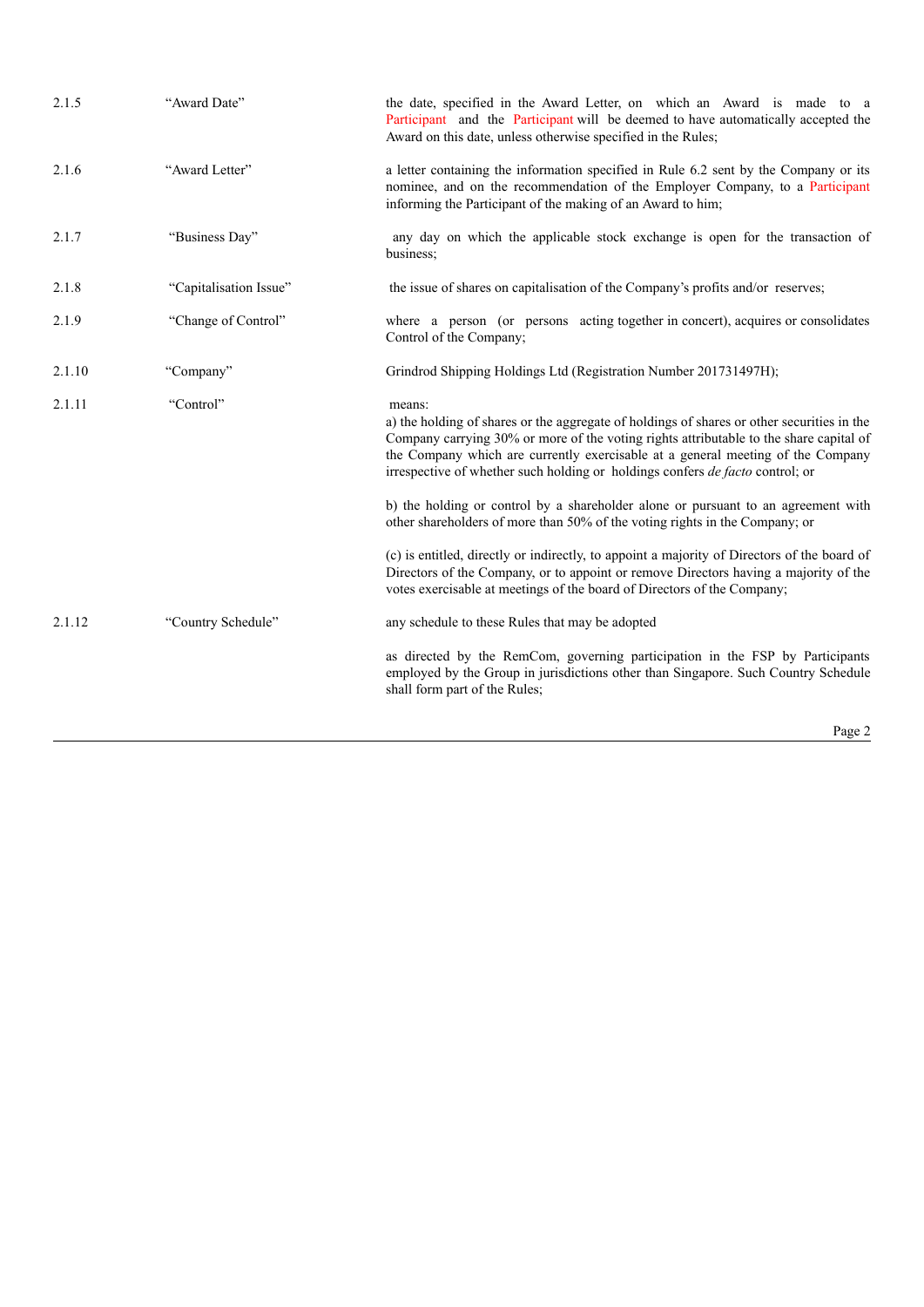| 2.1.13 | "Date of Termination of<br>Employment" | the date upon which a Participant is no longer permanently employed by, or ceases to<br>hold<br>salaried<br>office<br>Employer<br>in.<br>Company;<br>any<br>provided that, where a Participant's employment is terminated without notice or<br>on terms in lieu of notice, the Date of Termination of Employment shall be deemed<br>to occur on the date on which the termination takes effect, and where such<br>employment is terminated with notice, the Date of Termination of Employment<br>shall be deemed to occur upon the date on which that notice expires; |
|--------|----------------------------------------|-----------------------------------------------------------------------------------------------------------------------------------------------------------------------------------------------------------------------------------------------------------------------------------------------------------------------------------------------------------------------------------------------------------------------------------------------------------------------------------------------------------------------------------------------------------------------|
| 2.1.14 | "Directors"                            | the directors of the Company from time to time;                                                                                                                                                                                                                                                                                                                                                                                                                                                                                                                       |
| 2.1.15 | "Employee"                             | any person holding permanent salaried employment or office with any Employer<br>Company, including any executive director, but excluding any non-executive director<br>of a company in the Group;                                                                                                                                                                                                                                                                                                                                                                     |
| 2.1.16 | "Employer Company"                     | a company in the Group which employs<br>a Participant;                                                                                                                                                                                                                                                                                                                                                                                                                                                                                                                |
| 2.1.17 | "Financial Year"                       | the financial year of the Company currently running from 1 January to 31 December<br>of each year;                                                                                                                                                                                                                                                                                                                                                                                                                                                                    |
| 2.1.18 | "Forfeitable Shares"                   | the Shares comprised in the Award, the vesting of which is subject to the fulfilment of<br>the Vesting Condition as specified in the Award Letter;                                                                                                                                                                                                                                                                                                                                                                                                                    |
| 2.1.19 | "FSP"                                  | the Grindrod Shipping Holdings Ltd. Forfeitable Share Plan constituted by these<br>Rules;                                                                                                                                                                                                                                                                                                                                                                                                                                                                             |
| 2.1.20 | "Group"                                | the Company and its Subsidiary/ies from time to time;                                                                                                                                                                                                                                                                                                                                                                                                                                                                                                                 |
| 2.1.21 | "JSE"                                  | the exchange operated by the JSE Limited (registration number 2005/022939/06), a<br>public company duly registered and incorporated with limited liability in accordance<br>with the company laws of South Africa, licensed as an exchange under the Securities<br>Services Act, No. 36 of 2004, of South Africa, as amended and any re-enactment or<br>replacement thereof;                                                                                                                                                                                          |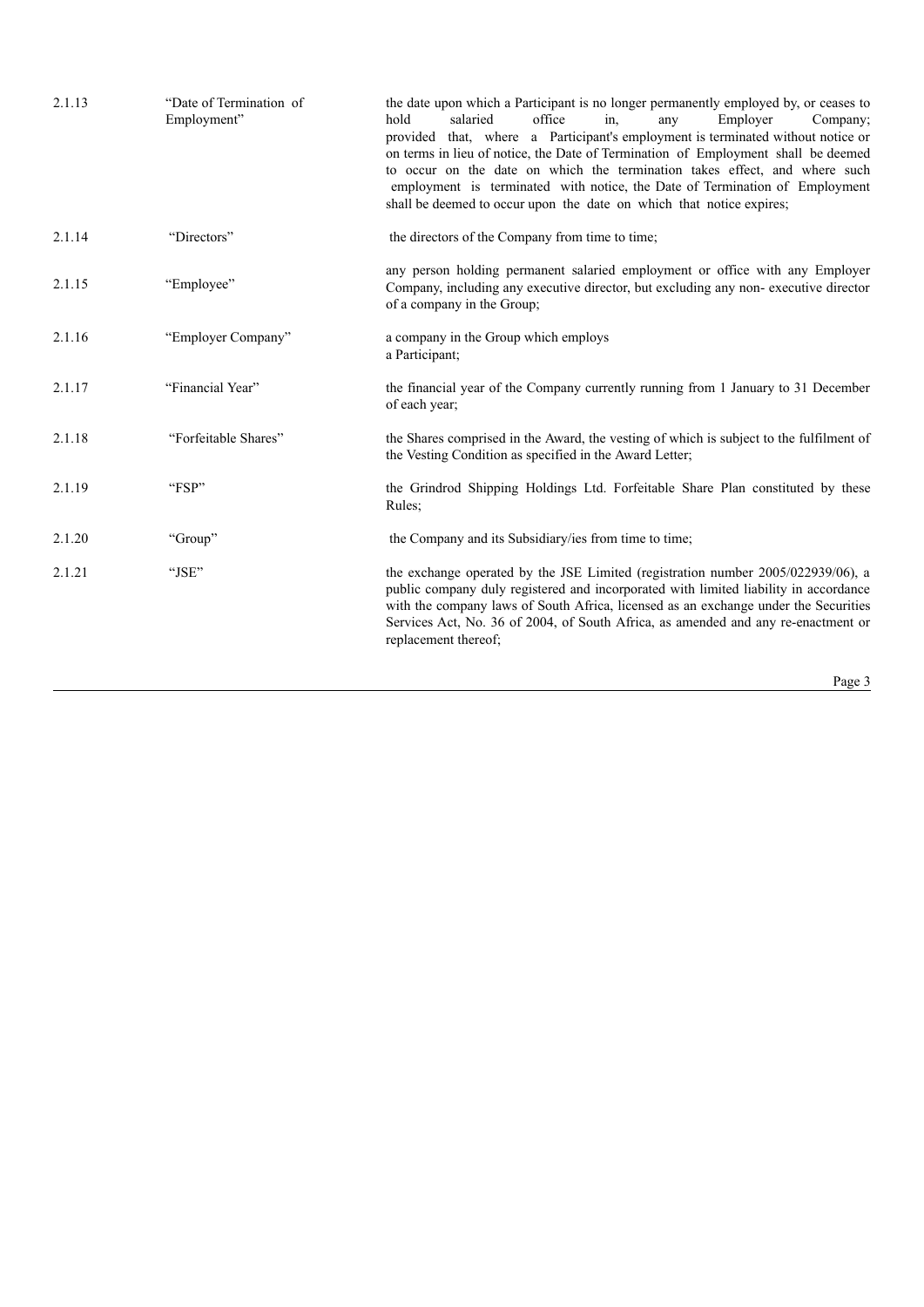| 2.1.22 | "Liquidation Date"       | the date on which any successful application for the winding up of the Company is<br>lodged at the relevant court;                                                                                                                                                                                                |
|--------|--------------------------|-------------------------------------------------------------------------------------------------------------------------------------------------------------------------------------------------------------------------------------------------------------------------------------------------------------------|
| 2.1.23 | "Majority of Operations" | all or the greater part of the assets or undertaking of the Company;                                                                                                                                                                                                                                              |
| 2.1.24 | "Nasdaq"                 | the NASDAQ Global Select Market;                                                                                                                                                                                                                                                                                  |
| 2.1.25 | "Non-Executive Director" | a director of any member of the Group other than one who performs an executive<br>function (including an independent director);                                                                                                                                                                                   |
| 2.1.26 | "Participant"            | an Employee and/or Non-Executive Director who has accepted or is deemed deemed<br>to have accepted an Award made to him in terms of the FSP and includes the executor<br>of such Employee's and/or Non-Executive Director's deceased estate where<br>appropriate;                                                 |
| 2.1.27 | "Prohibited Period"      | a prohibited period, including a closed period, as may be applicable to the Company<br>from time to time in accordance with the Securities and Futures Act 2001 and any<br>other relevant legislation or regulations in relation to dealing in securities or insider<br>trading;                                  |
| 2.1.28 | "Recharge Policy"        | a policy or agreement in force from time to time between the Company and an<br>Employer Company regulating the funding of the Settlement;                                                                                                                                                                         |
| 2.1.29 | "RemCom"                 | the compensation and nomination committee of the board of Directors, the members<br>of which do not hold any executive office within the Group, charged with the<br>administration of all or part of the FSP and, in the absence of such a RemCom, non-<br>executive directors serving on the board of Directors; |
| 2.1.30 | "Retirement"             | in relation to a Participant, the normal retirement age as determined by the<br>Company, or with the approval of the Directors, prior to the normal retirement age;                                                                                                                                               |
|        |                          | $D_{\alpha\alpha\alpha}$ $\Lambda$                                                                                                                                                                                                                                                                                |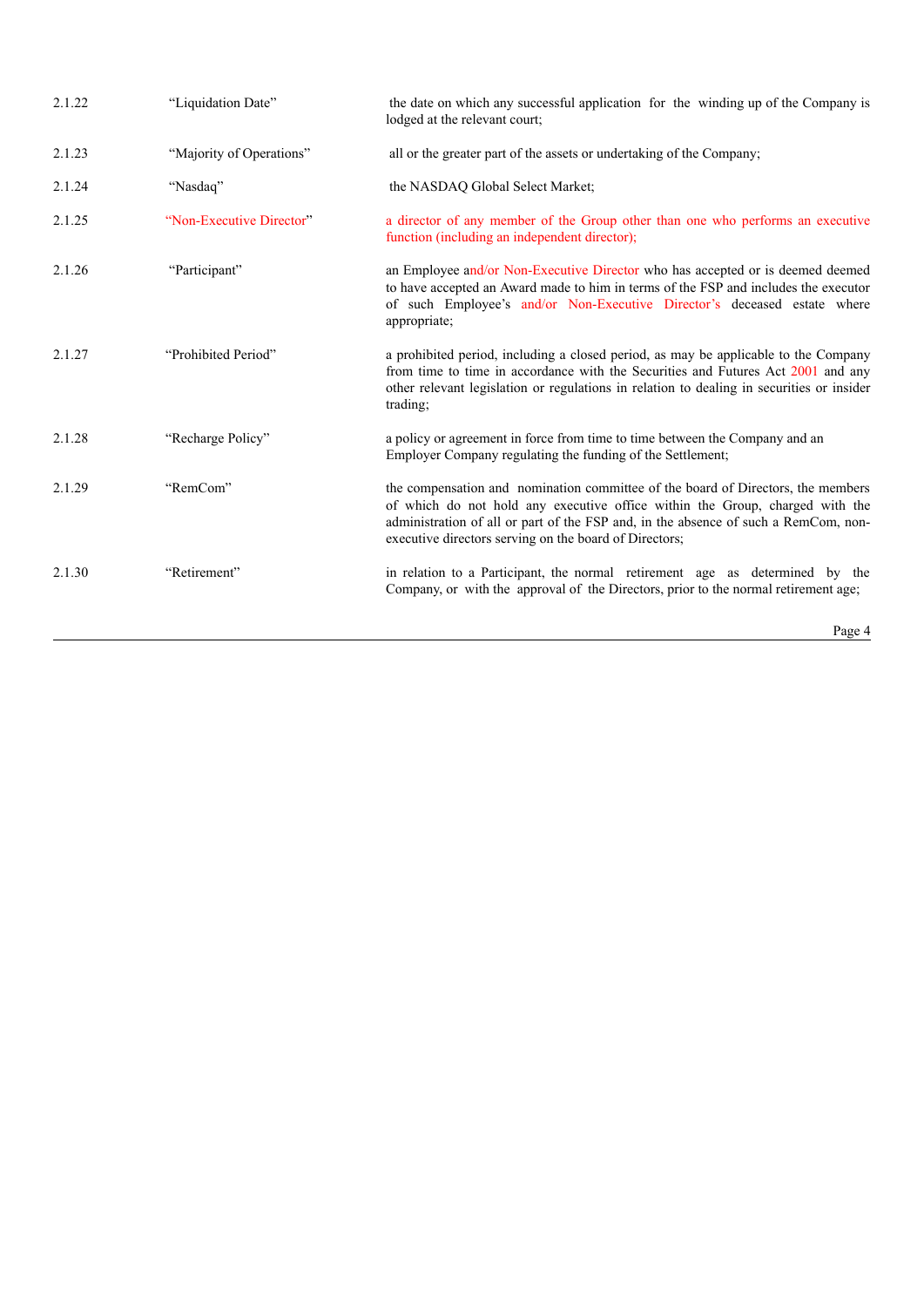| 2.1.31 | "Rules"             | these Rules of the FSP, as amended from time to time;                                                                                                                                                                                                                                                                                  |
|--------|---------------------|----------------------------------------------------------------------------------------------------------------------------------------------------------------------------------------------------------------------------------------------------------------------------------------------------------------------------------------|
| 2.1.32 | "Settlement"        | registration in the name of, and delivery to, a Participant of the required number of<br>Forfeitable Shares to which the Participant is entitled pursuant to the vesting<br>of an Award in accordance with the Settlement method stipulated in Rule 6.4, and<br>the words "Settle" and "Settled" shall bear a corresponding meaning;   |
| 2.1.33 | "Settlement Date"   | the date on which Settlement shall occur;                                                                                                                                                                                                                                                                                              |
| 2.1.34 | "Share"             | an ordinary share in the capital of the Company;                                                                                                                                                                                                                                                                                       |
| 2.1.35 | "Subsidiary"        | a company which is a subsidiary of the Company, within the meaning of the Act;                                                                                                                                                                                                                                                         |
| 2.1.36 | "Vesting Condition" | the condition of continued employment (or continued holding of office for non-<br>executive directors) with the Group for the duration of the Vesting Period,<br>as specified in the Award Letter;                                                                                                                                     |
| 2.1.37 | "Vesting Date"      | the date on which a Participant becomes unconditionally entitled to the Forfeitable<br>Shares (free of any restrictions and further conditions that could result in<br>forfeiture) on the fulfilment of the Vesting Condition as set out in the Award Letter<br>and "Vest", "Vesting" and "Vested" shall be construed accordingly; and |
| 2.1.38 | "Vesting Period"    | the period or periods commencing on the Award Date and ending on the date as<br>specified in the Award Letter (both dates included) during which the Participant is<br>required to fulfil the Vesting Condition.                                                                                                                       |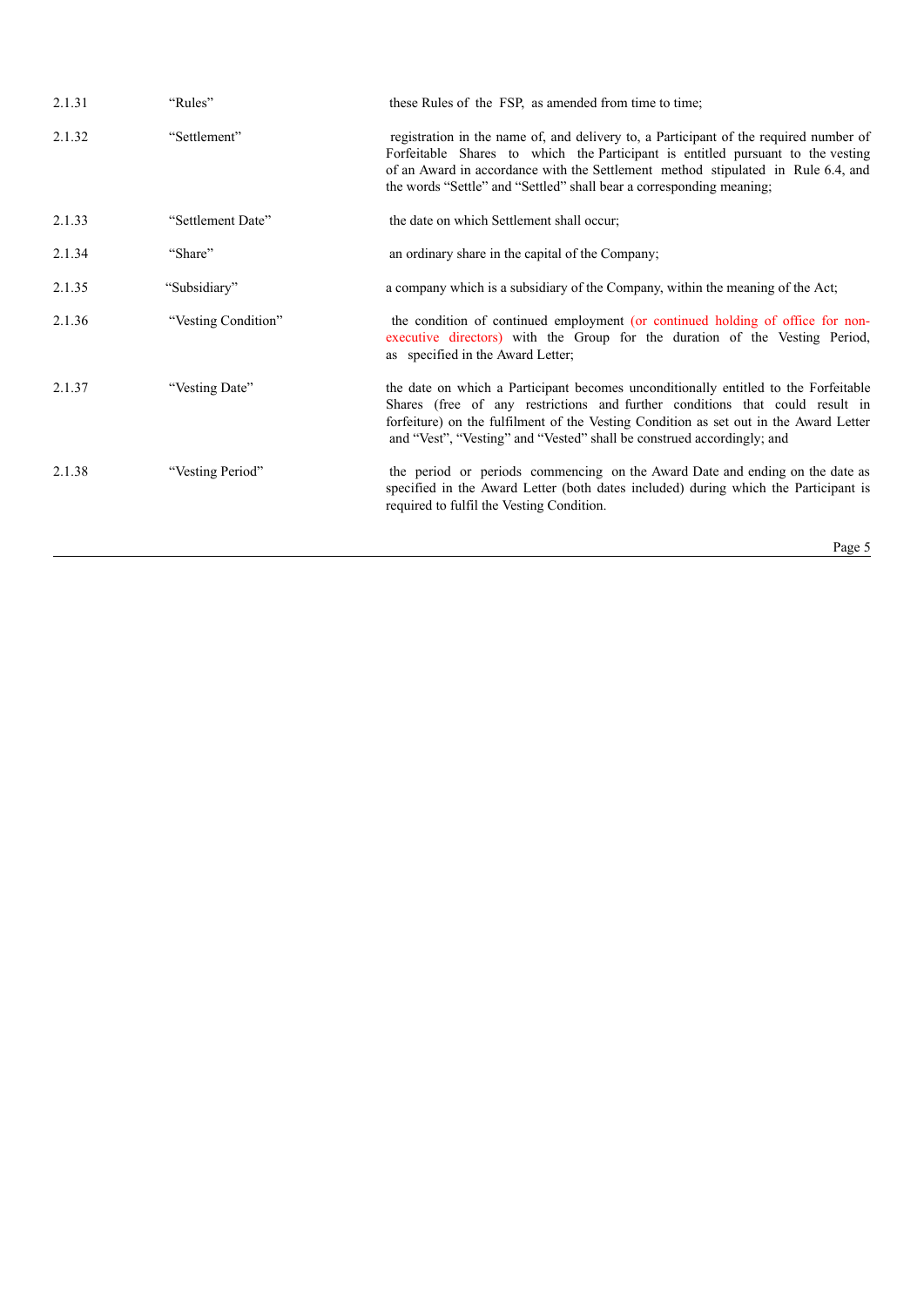- 2.2 The headings in these Rules are inserted for reference purposes only and shall in no way govern or affect the interpretation hereof.
- 2.3 If any provision in a definition is a substantive provision conferring rights or imposing obligations on any party, effect shall be given to it as if it were a substantive provision.
- 2.4 Unless the context indicates otherwise, an expression that denotes any gender includes the others, a natural person includes a created entity (corporate or unincorporated) and the singular includes the plural, and *vice versa* in each case.
- 2.5 References in these Rules to any statutory provisions include a reference to those provisions as amended or replaced from time to time and include any regulations made under them.

### 3. **THE FSP**

These Rules shall govern all Awards made in terms of the FSP on or after the approval thereof by the shareholders of the Company, on recommendation of the board of directors.

## 4. **OPERATION OF THE FSP**

### 4.1 **Basis upon which Awards are made**

- 4.1.1 The basis upon which Awards of Forfeitable Shares are made includes the following:
- 4.1.1.1 Awards of Forfeitable Shares will be made on an ad hoc basis, as and when the RemCom in consultation with the chief executive officer of the Group decides that there is a merit in making the Award to a particular Employee based on retention risks identified or requirements identified in appointing new Employees, but subject to the provisions of Rule 4.2 and 4.3. When the chief executive officer is eligible to receive an Award of Forfeitable Shares, he will be excluded from the decision to make such Award.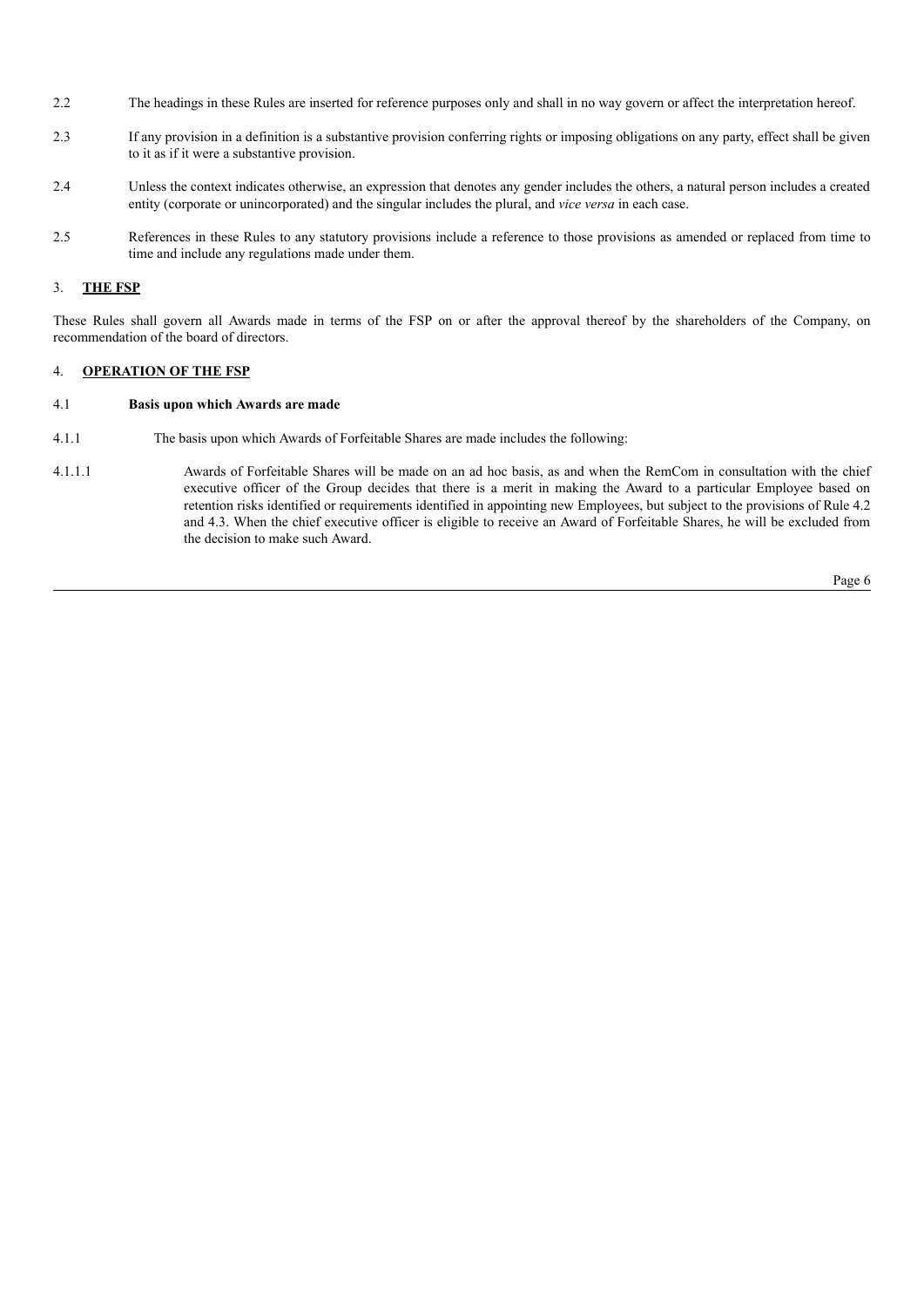- 4.1.1.2 The number of Forfeitable Shares to be made to an Employee will primarily be based on the Employee's annual salary, grade, and/or performance and/or market benchmarks and retention requirements.
- 4.1.1.3 Subsequent to the Vesting Date, the Forfeitable Shares will be Settled to the Participant and the Participant has all shareholder rights from the Settlement Date.
- 4.1.1.4 In all instances, Vesting of the Awards of Forfeitable Shares will be subject to the Vesting Condition for the applicable Vesting Period, unless otherwise stated in Rule 9.
- 4.1.1.5 The portion of Non-Executive Directors' remuneration comprising of FSP awards shall be granted annually and shall be fixed at 50% of each respective Non-Executive Director's annual fixed fees payable in cash; subject to any future changes in the Non-executive Directors' remuneration as approved by shareholders in the annual general meeting of the Company. In the event that a Non-Executive Director does not hold office in the Company for a whole calendar year, the FSP awards granted to him shall be fixed at 50% of that Non-Executive Director's prorated annual fixed fees payable in cash for that year.
- 4.2 The RemCom may from time to time, in its discretion on an ad-hoc basis:
- 4.2.1 call upon the Employer Companies to make recommendations to the RemCom as to which of their respective Employees they recommend retain the services of or attract the services of by the Award of Forfeitable Shares; and
- 4.2.2 approve the grant of Awards to the Employees and Non-Executive Directors.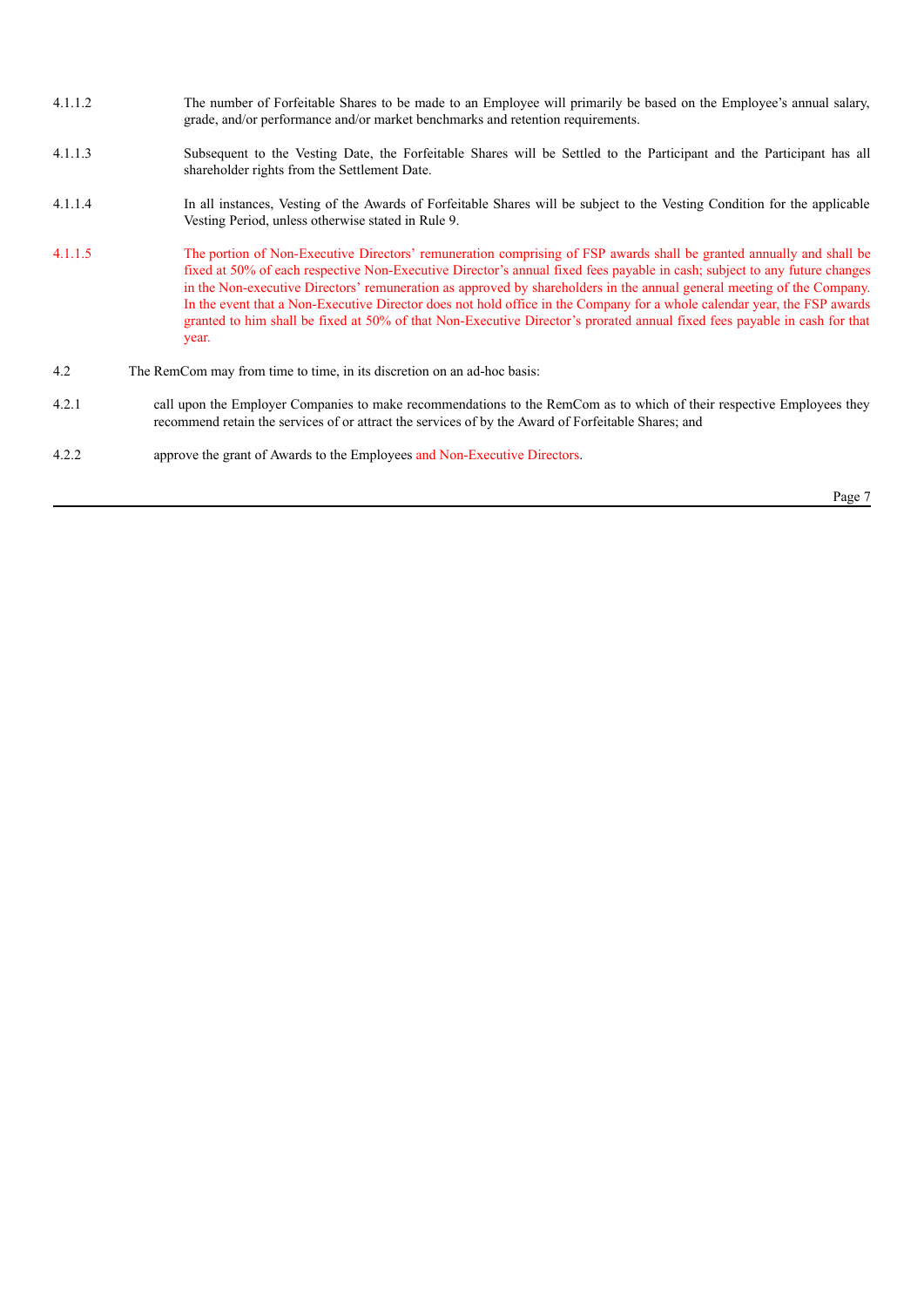- 4.3 The RemCom will have the final authority to decide:
- 4.3.1 which Employees and Non-Executive Directors will participate in the FSP in respect of each Award;
- 4.3.2 the aggregate quantum of Awards to be made to all Employees and Non-Executive Directors;
- 4.3.3 the Vesting Period and Vesting Date in respect of each Award; and
- 4.3.4 all other issues relating to the governance of the FSP.
- 4.4 If, and when, the RemCom approves the granting of an Award, the RemCom shall notify the Company and the Employer Company of each Employee and Non-Executive Director who has been approved for participation in the FSP.
- 4.5 Each Employer Company of an Employee or Non-Executive Director whose participation in the FSP has been approved shall, in writing, acknowledge to the RemCom participation of its respective Employees and/or Non-Executive Directors in the FSP.
- 4.6 The Company, or its nominee, shall issue an Award Letter to every Employee and Non-Executive Director who has been approved for participation in the FSP as soon as is practically possible after receiving the RemCom's notification in terms of Rule 4.4.
- 4.7 The Company or Employer Companies will, however, remain responsible to procure the Settlement of the benefits under the FSP to the Participants employed by them on the Settlement Date, or as may otherwise be regulated under the Recharge Policy.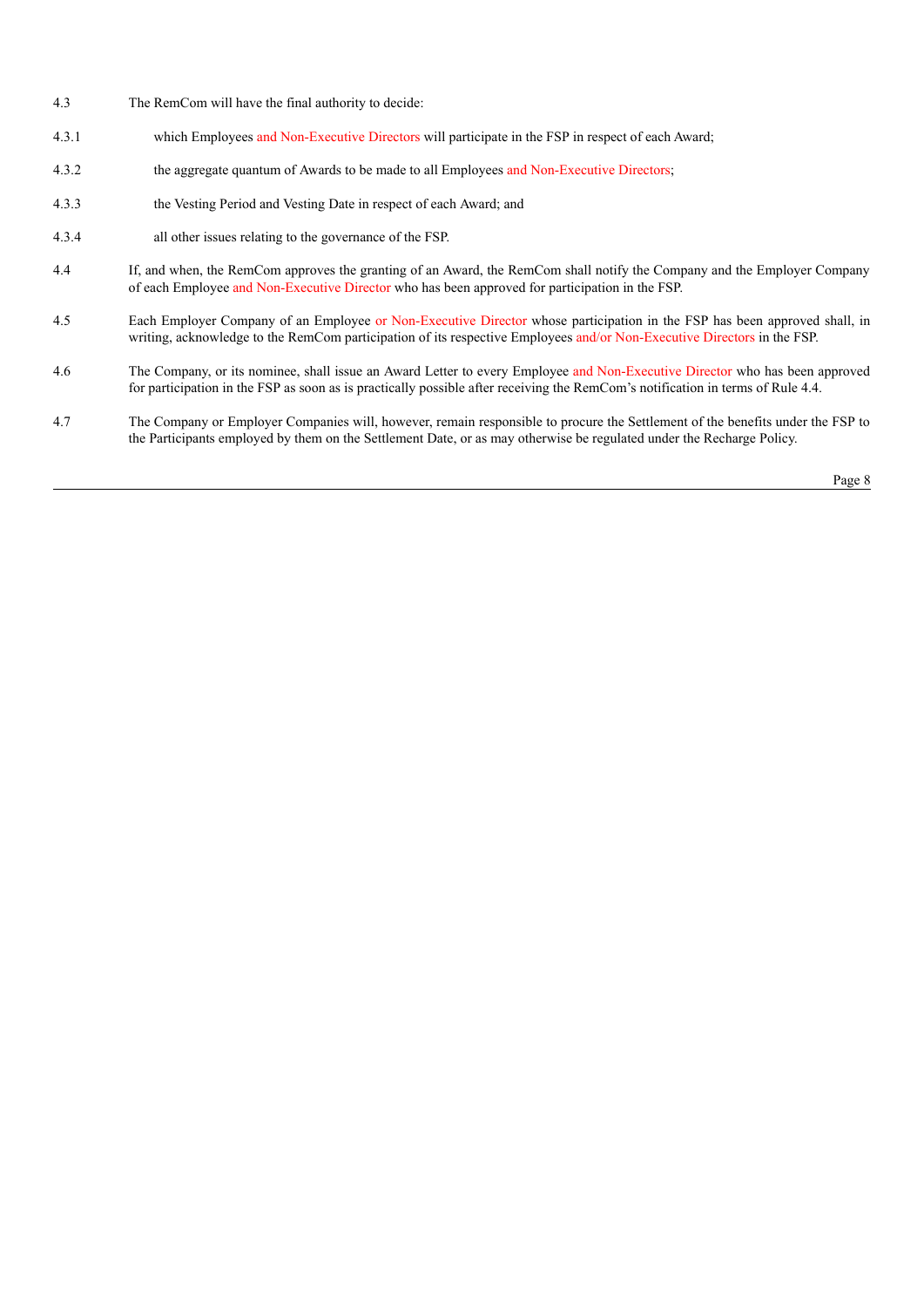### 5. **FSP LIMITS**

#### 5.1 **Overall company Limit**

- 5.1.1 The aggregate number of Shares at any one time which may be Allocated and have not vested under the FSP shall not exceed 5% of the number of shares in issue (excluding treasury shares), as determined in reference to the day preceding the award.
- 5.1.2 The Directors must, where required, adjust the number of Shares available for the FSP stated in Rule 5.1.1 (without the prior approval of the Company in a general meeting) and the number of Shares subject to existing Awards to take account of a subdivision or consolidation of the Shares of the Company.
- 5.1.3 The limit on the number of Shares that may be Allocated as set out in Rule 5.1.1 and the ability of the RemCom to make an Award to an Employee or Non-Executive Director, is subject to there being at the material time the requisite approval from the shareholders of the Company. The approval from the shareholders of the Company may be given at each annual general meeting of the Company and such approval, when given, is valid only until the date of the next annual general meeting or the date on which the next annual general meeting is required by law to be held.

### 6. **MAKING AND SETTLEMENT OF AWARDS**

### 6.1 **Time when Awards may be made**

6.1.1 Subject to Rule 3, the RemCom may, on recommendation and on behalf of any Employer Company, select any Employee or Non-Executive Director for participation in the FSP, and make an Award to such Employee or Non-Executive Director: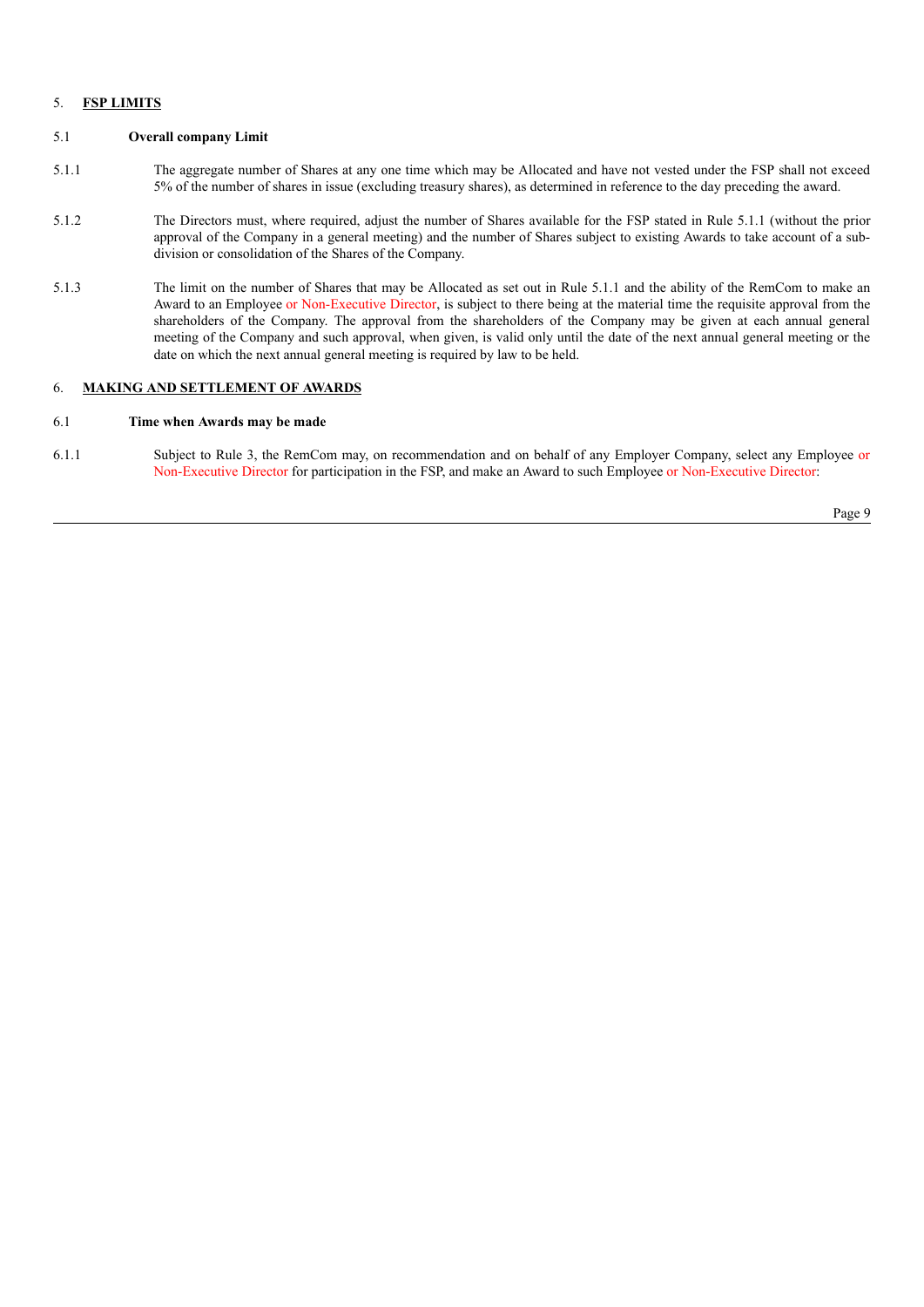| 6.1.1.1 | after the publication of the Company's annual results for the relevant financial year. However, the RemCom may, on |
|---------|--------------------------------------------------------------------------------------------------------------------|
|         | behalf of an Employer Company, allow an Employee or Non-Executive Director to join the FSP part way through a      |
|         | Financial Year of the Company by making an Award as soon as is practically possible after the interim results are  |
|         | published; and                                                                                                     |

- 6.1.1.2 on any day on which there are no restrictions on the making of Awards being restrictions imposed by a Prohibited Period, statute, order, regulation or directive.
- 6.1.2 In the event that there is an announcement, on any matter of an exceptional nature which involves unpublished price sensitive information, the making, settlement and vesting of Awards will occur after the aforesaid announcement is released.

#### 6.2 **Award Letter**

- 6.2.1 The Award Letter shall be in writing and shall specify the terms of the Award including:
- 6.2.1.1 the name of the Employee or Non-Executive Director;
- 6.2.1.2 the Award Date;
- 6.2.1.3 the number of Forfeitable Shares subject to an Award;
- 6.2.1.4 the Vesting Condition;
- 6.2.1.5 the Vesting Date and Vesting Period; and
- 6.2.1.6 any other relevant terms and conditions.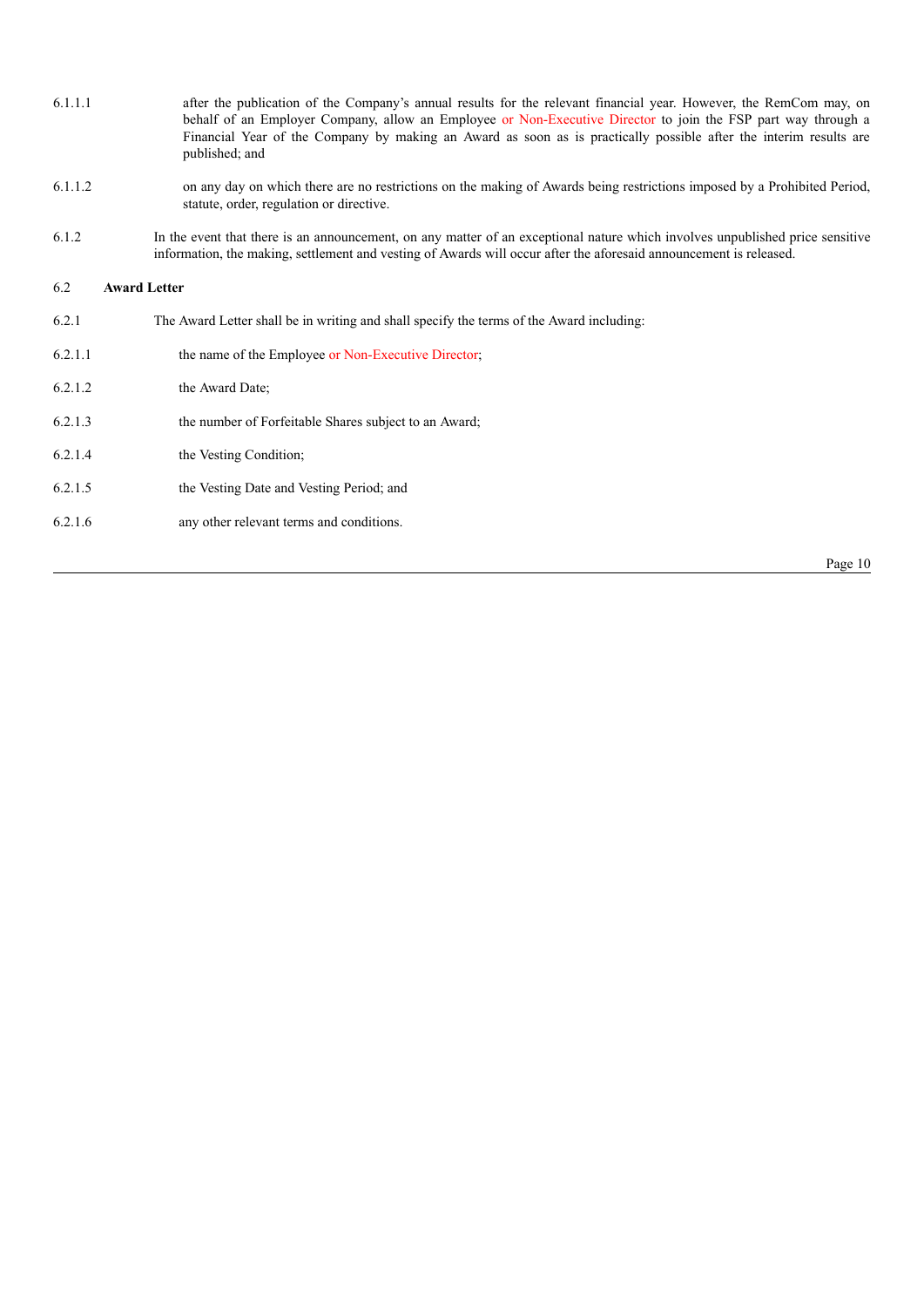6.3 **Award of Forfeitable Shares**

- 6.3.1 An Award shall:
- 6.3.1.1 be personal to the Employee or Non-Executive Director to whom it is addressed and may only be acted on by such Employee or Non-Executive Director; and
- 6.3.1.2 indicate that the Award will be deemed to have been accepted automatically by the Employee or Non-Executive Director on the Award Date unless the Employee or Non-Executive Director specifically rejects the Award in writing to the Company within five Business Days of the Award Date.

#### 6.4 **Settlement of Awards**

- 6.4.1 Any one of the following Settlement methods may be used, as directed by the RemCom:
- 6.4.1.1 The Company will, if so instructed by the RemCom, use treasury shares to effect Settlement to that Participant and where such Participants are employed by another Employer Company, it may recharge the related costs to the respective Employer Company in terms of the Recharge Policy; or
- 6.4.1.2 The Company will, if so instructed by the RemCom, issue Shares to the Participants, and where such Participants are employed by another Employer Company, it may recharge the related costs to the respective Employer Company in terms of the Recharge Policy.

Any proposed allotment and issue of new Shares as contemplated in Rules 6.4.1.2 will be subject to there being in force at the relevant time the requisite shareholders' approval under the Act for the grant of Awards and issue of Shares in relation thereto. Any issued new Shares shall be subject to all the provisions of the Act, Remcom charter, the applicable listing regulation and the Constitution of the Company (including all provisions thereof relating to the voting, dividend, transfer and other rights attached to such new Shares, including those rights which arise from a liquidation of the Company), and shall rank *pari passu* in all respects with the then existing issued Shares except for any dividend, right, allotment or other distribution, the record date for which being prior to the relevant date of issue of such new Shares.

6.4.2 The number of Forfeitable Shares delivered to the Participant in Settlement shall be that stipulated in the Award Letter irrespective of the cost to the Company or Employer Company.

#### 7. **P ARTICIPANT'S RIGHTS BEFORE THE VESTING DATE**

Participants will not have any rights to voting or dividends prior to the Vesting Date in respect to Shares which have not been Settled.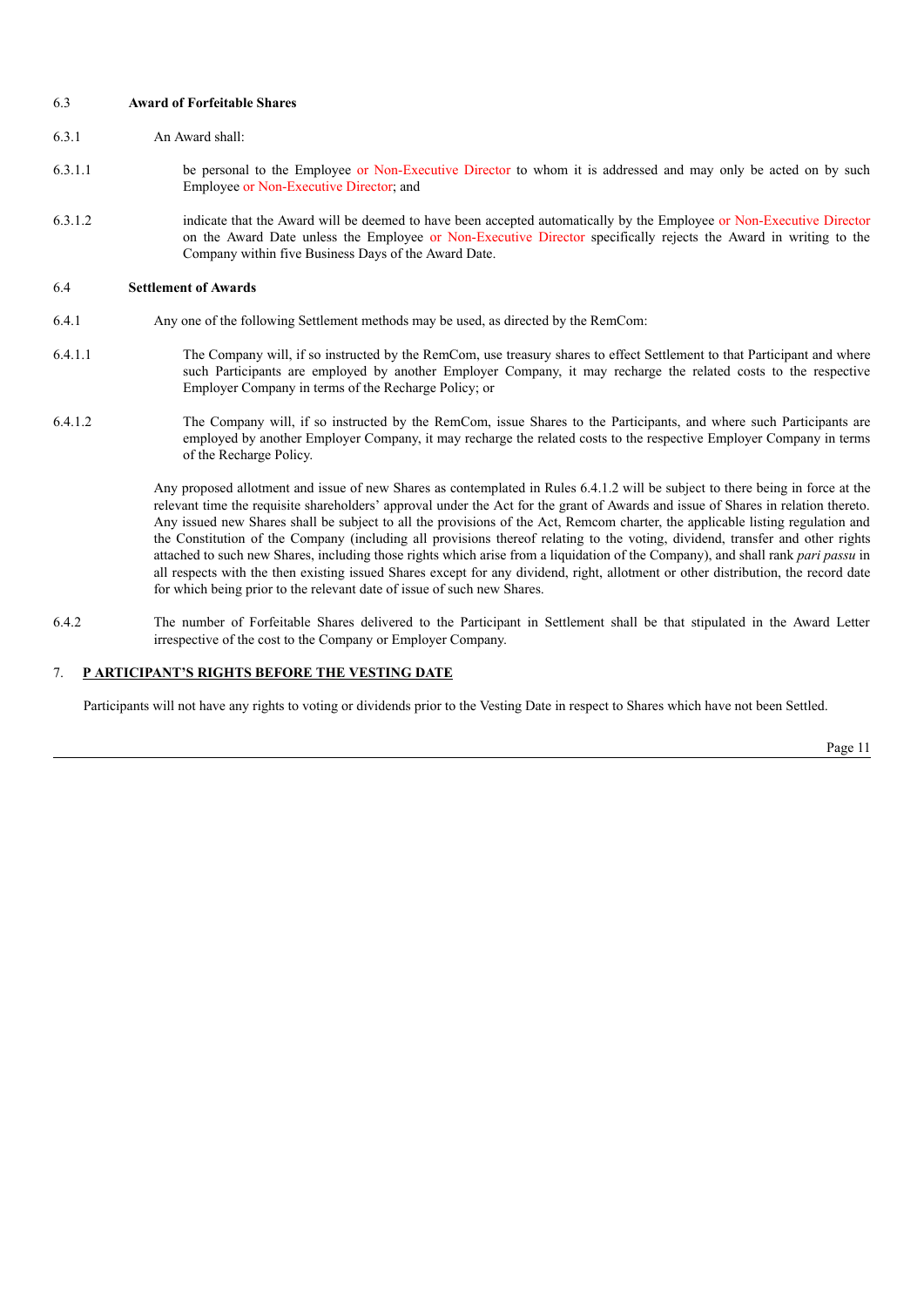## 8. **VESTING OF AWARDS**

8.1 Subject to Rules 9, 10 and 13.3, the Award will Vest on the date or dates specified in the Award Letter to be the Vesting Date, provided the Vesting Condition specified in the Award Letter has been fulfilled.

## 9. **TERMINATION OF EMPLOYMENT AND DEATH**

#### 9.1 **Resignation or dismissal**

- 9.1.1 If an Employee's employment with any Employer Company terminates before the Vesting Date by reason of:
	- (i) his resignation; or
	- (ii) dismissal on grounds of misconduct, proven poor performance or proven dishonest or fraudulent conduct (whether such cessation occurs as a result of notice given by him or otherwise or where he resigns to avoid dismissal on ground of misconduct, poor performance or proven dishonest or fraudulent conduct),

his Awards of Forfeitable Shares will be forfeited in its entirety and will lapse immediately on the Date of Termination of Employment. For the avoidance of doubt, any Awards of Forfeitable Shares which have already Vested will be unaffected by this provision.

- 9.1.2 For the purposes of this Rule 9, an Employee will not be treated as ceasing to be an Employee of an Employer Company if, on the same date on which he ceases to be an Employee of an Employer Company, he is employed by another company in the Group.
- 9.1.3 If a Non-Executive Director ceases to be a director (whether by retirement by rotation and not being re-elected or choosing not to stand for re-election or by resignation) with any Employer Company before the Vesting Date, his entitlement to Awards of Forfeitable Shares will be adjusted based on the duration of the Non-Executive Director's service for that financial year. The amount of Awards a Non-Executive Director is entitled to for his service for an incomplete financial year shall be calculated based on 50% of the relevant annual fees multiplied by the number of days of services, divided by 365 days.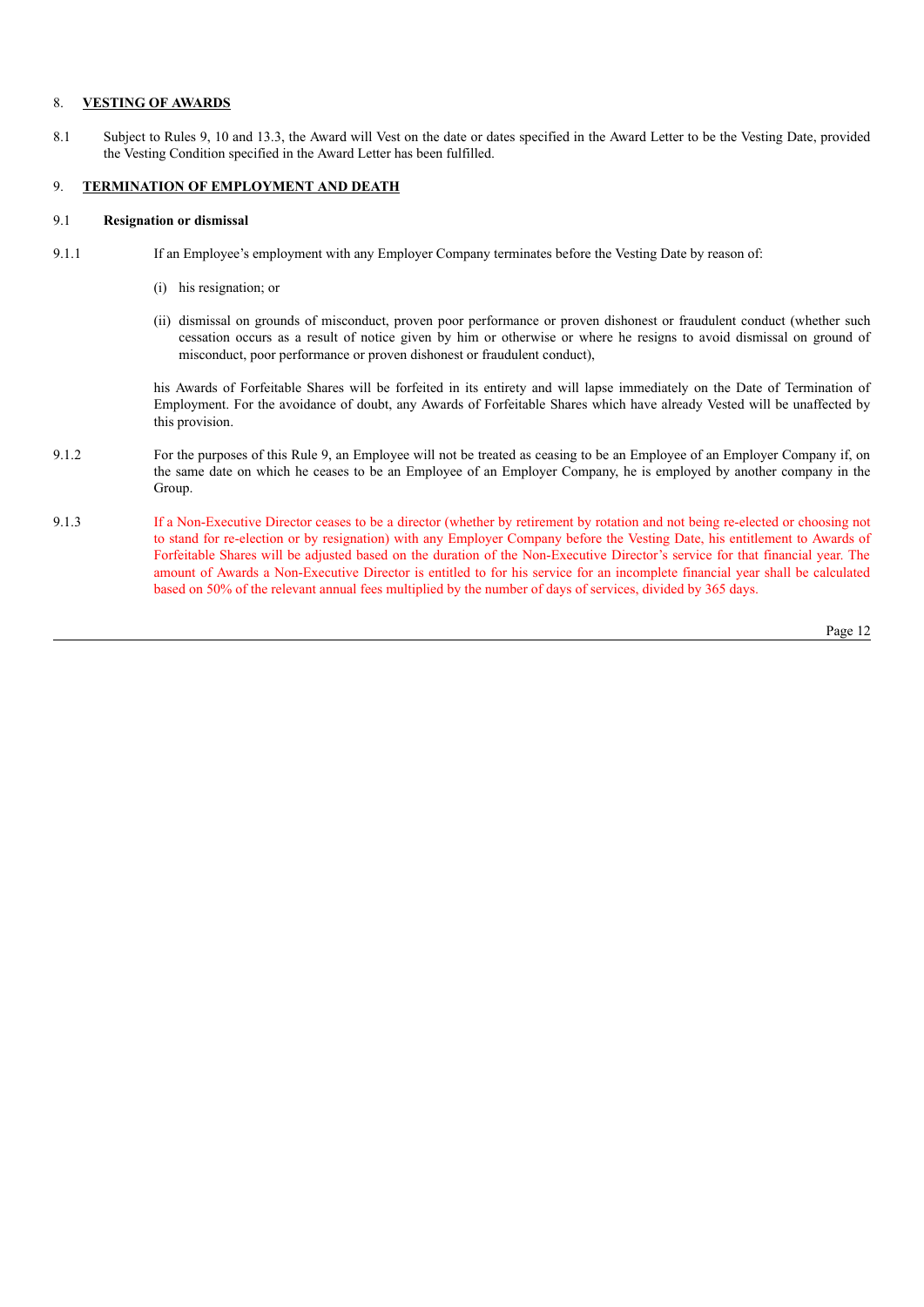### 9.2 **Retrenchment, ill-health, injury, disability and sale of Employer Company**

- 9.2.1 If a Participant's employment with any Employer Company terminates prior to the Vesting Date by reason of:
	- (i) retrenchment, as determined in accordance with the Employer Company's policy; or
	- (ii) ill-health, injury or disability, as determined to the satisfaction of the RemCom; or
	- (iii) the Participant's Employer Company ceasing to be a member of the Group or the undertaking in which he is employed being transferred to a transferee which is not a member of the Group,

a portion of his Award of Forfeitable Shares shall Vest on the Date of Termination of Employment or as soon as reasonably possible thereafter. The portion of the Award which shall Vest will reflect the number of complete months served since the Award Date to the Date of Termination of Employment, over the total number of months in the Vesting Period.

- 9.3 To the extent that there is more than one Vesting Date and more than one Vesting Period in respect of a particular Award, the calculation set out in Rule 9.2.1 should be carried out in respect of each Vesting Period.
- 9.4 The portion of the Award that does not Vest will lapse on the Date of Termination of Employment.
- 9.5 For the avoidance of doubt, any Awards which have already Vested will be unaffected by this provision.
- 9.6 If a Participant's employment with any Employer Company terminates prior to the Vesting Date by reason of death, his Award will Vest immediately.
- 9.7 If a Participant's employment with any Employer Company terminates prior to the Vesting Date by reason of Retirement, the RemCom will determine the Vesting of his Award.

### 9.8 **Other terminations and exceptional circumstances**

- 9.8.1 Subject to the RemCom determining otherwise in its absolute discretion, if the Participant ceases to be in the employment of any Employer Company before the Vesting Date for any other reason, a portion of his Award shall Vest on the Date of Termination of Employment or as soon as reasonably practicable thereafter. The portion of the Award which shall Vest will be calculated in accordance with Rule 9.2.1.
- 9.8.2 The portion of the Award that does not Vest shall lapse on the Date of Termination of Employment.
- 9.8.3 For the avoidance of doubt, any Awards which have already Vested will be unaffected by this provision.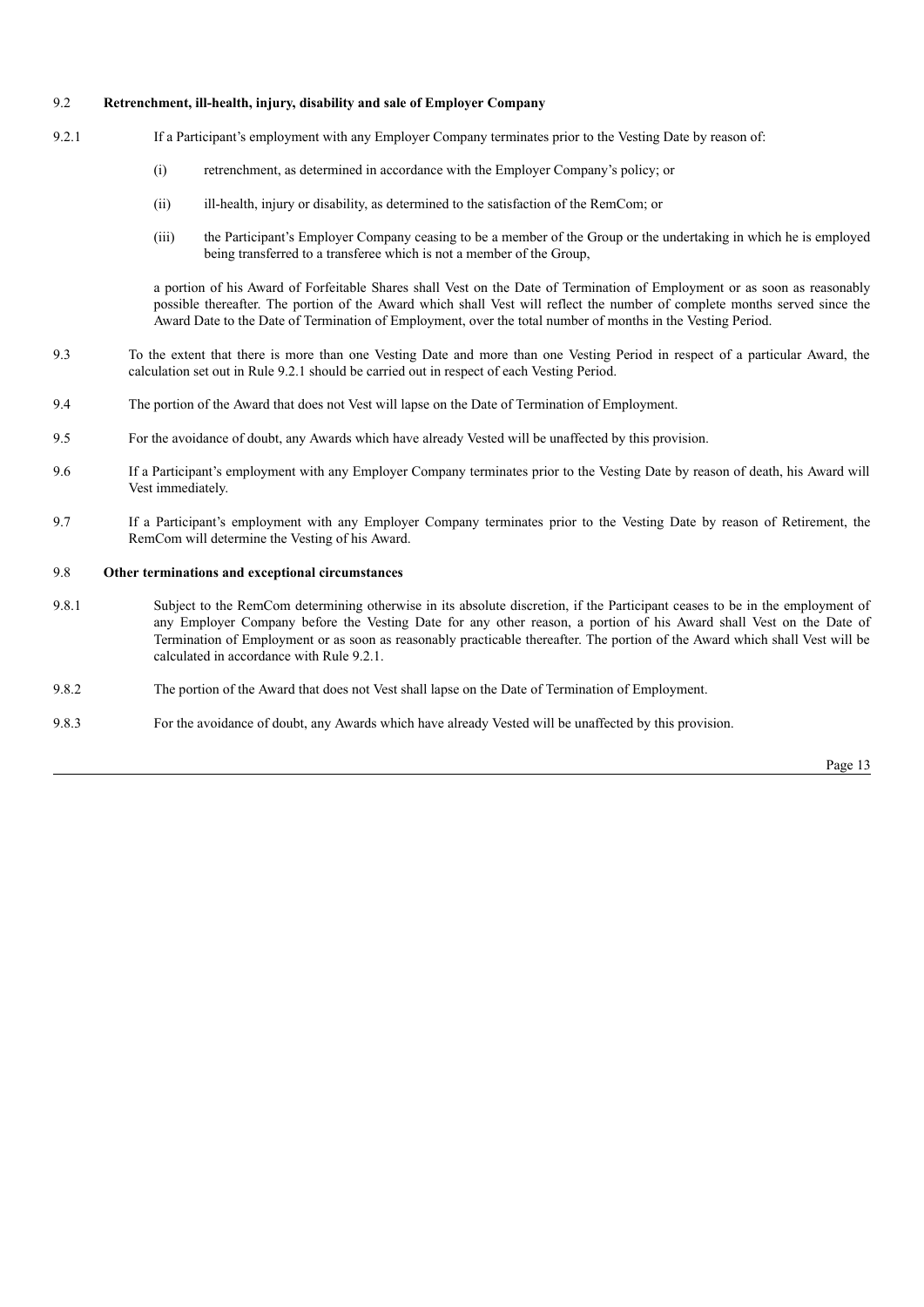### 10. **CHANGE OF CONTROL**

- 10.1 Subject to Rule 10.2,:
- 10.1.1 in the event of a Change of Control of the Company occurring before the Vesting Date which directly results in:
- 10.1.1.1 the Shares ceasing to be listed on the Nasdaq and the JSE;
- 10.1.1.2 the Majority of Operations of the Company being merged with those of another company or companies; or
- 10.1.1.3 the FSP being terminated; or
- 10.1.2 if under any applicable laws, the court sanctions a compromise or arrangement proposed for the purposes of, or in connection with, a scheme for the reconstruction of the Company or its amalgamation with another company or companies; or
- 10.1.3 if the shareholders pass a resolution for a members' solvent voluntary winding up (other than for amalgamation or reconstruction);

The RemCom will, at its discretion early vest all unvested shares.

- 10.2 If there is an internal reconstruction or other event which does not involve:
- 10.2.1 any Change of Control; or
- 10.2.2 any change in the ultimate Control of the Company; or
- 10.2.3 a Change of Control which does not result directly in an event specified in Rules 10.1.1, 10.1.2 or 10.1.3; or

Page 14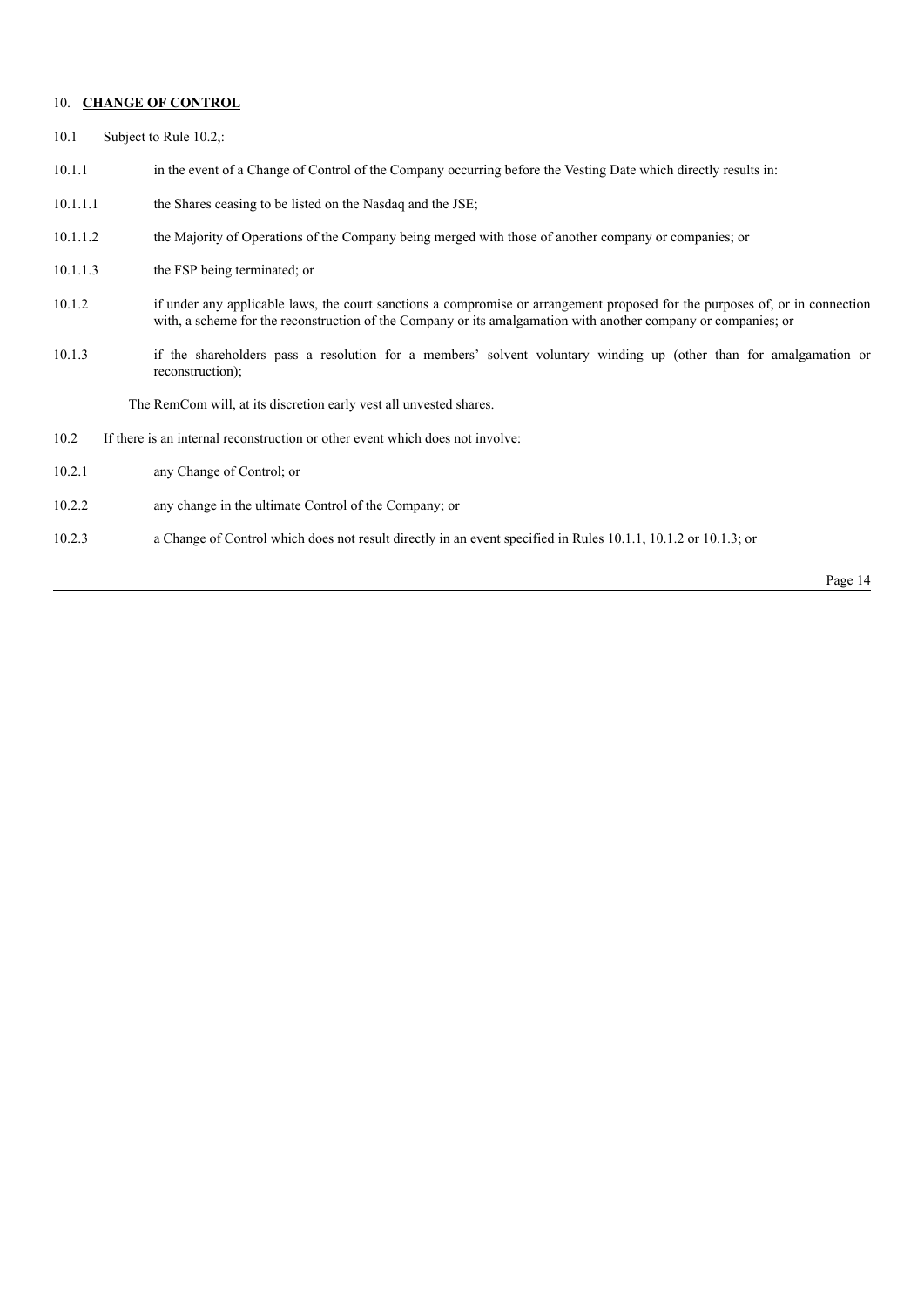10.2.4 if any other event (other than the events set out in Rules 10.1.2 and 10.1.3) happens which may affect the Awards including the Shares ceasing to be listed on the JSE and the Nasdaq,

the Award held by a Participant shall not Vest as a consequence of that event and shall continue to be governed by the Rules of the FSP. However, the RemCom may take such action as it considers appropriate to protect the interests of Participants following the occurrence of such event, including converting Awards into awards in respect of shares in one or more other companies, provided the Participant is no worse off.

## 11. **VARIATION IN SHARE CAPITAL**

#### 11.1 **Capitalisation Issue, subdivision or consolidation of Shares, liquidation, etc**

11.1.1 In the event of a:

- (i) Capitalisation Issue; or
- (ii) a subdivision of Shares; or
- (iii) a consolidation of Shares; or
- (iv) reduction (including any reduction arising by reason of the Company purchasing or acquiring its issued Shares); or
- (v) the Company making distributions, including a distribution *in specie*, other than a dividend paid in the ordinary course of business out of the current year's retained earnings,

Participants shall continue to participate in the FSP. The RemCom may make such adjustment to the number of Forfeitable Shares comprised in the relevant Award or take such other action to place Participants in no worse a position than they were prior to the occurrence of the relevant event. Such adjustment should give the Participant an entitlement to an equivalent proportion of the equity capital of the Company as that to which he was entitled prior to the occurrence of the relevant event.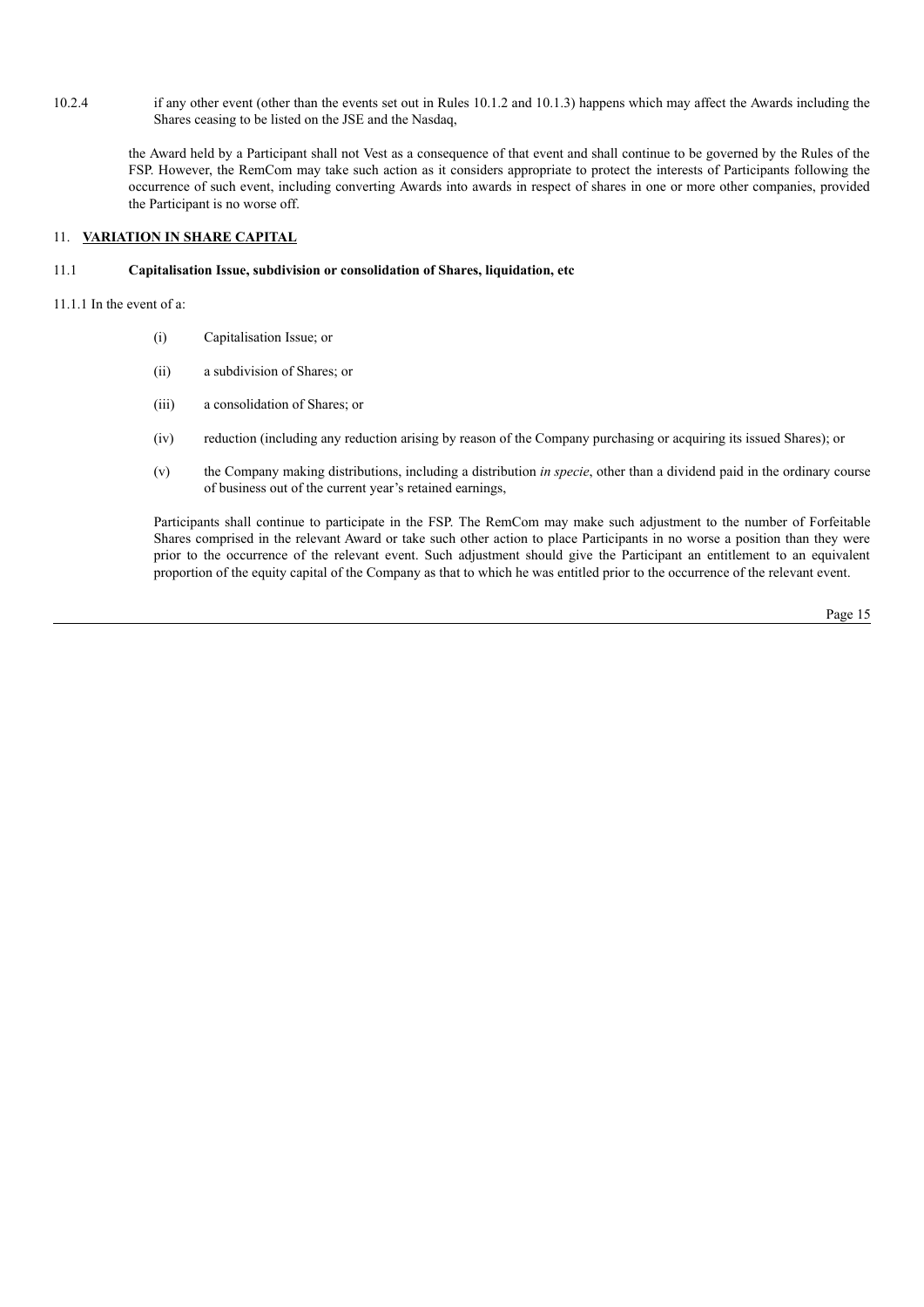- 11.2 The issue of Shares or securities convertible into, or with rights to acquire or subscribe for Shares as consideration for an acquisition, for cash or for a vendor consideration placing will not be regarded as a circumstance that requires any adjustment to Awards.
- 11.3 Unless the RemCom considers an adjustment to be appropriate, the following events shall not normally be regarded as a circumstance requiring adjustment:
- 11.3.1 the cancellation of issued Shares purchased or acquired by the Company by way of a market purchase of such Shares undertaken by the Company on any applicable stock exchange during the period when a share purchase mandate granted by shareholders (including any renewal of such mandate) is in force;
- 11.3.2 an issue of Shares or other securities convertible into or with rights to acquire or subscribe for Shares to the employees of the Company or any Employer Company including Employees pursuant to a purchase or an option scheme approved by shareholders in general meeting of the Company, including this FSP or any other share-based incentive schemes implemented by the Company; and
- 11.3.3 any issue of Shares arising from the exercise of any warrants or the conversion of any convertible securities issued by the Company.
- 11.4 Notwithstanding the provisions of Rule 11.1 above, no such adjustment shall be made:
- 11.4.1 if as a result, the Participant receives a benefit that a shareholder does not receive;
- 11.4.2 if as a result, such adjustment will result in the number of Shares comprised in an Award, together with new Shares to be issued or issuable under the FSP, to exceed the limit referred to in Rule 5.1.1; and
- 11.4.3 unless the RemCom after considering all relevant circumstances considers it equitable to do so.
- 11.5 The Company shall notify the Participants of any adjustments which are made under Rule 11.1. Where necessary, in respect of any such adjustments, Auditors, acting as experts and not as arbitrators and whose decision shall be final and binding on all persons affected thereby, shall confirm to the Company in writing that these are calculated on a non- prejudicial basis.
- 11.6 If an order is made for the winding up of the Company on the basis of its insolvency, an Award of Forfeitable Shares shall *ipso facto* lapse as from the Liquidation Date.

#### 12. **FORFEITURE AND LAPSE OF AWARDS**

- 12.1 Notwithstanding any other provision of the Rules, an Award shall lapse on the earliest of:
- 12.1.1 The RemCom determining that any further condition imposed under Rule 6.2, in relation to Forfeitable Shares, has not been satisfied in respect of the Award and can no longer be satisfied;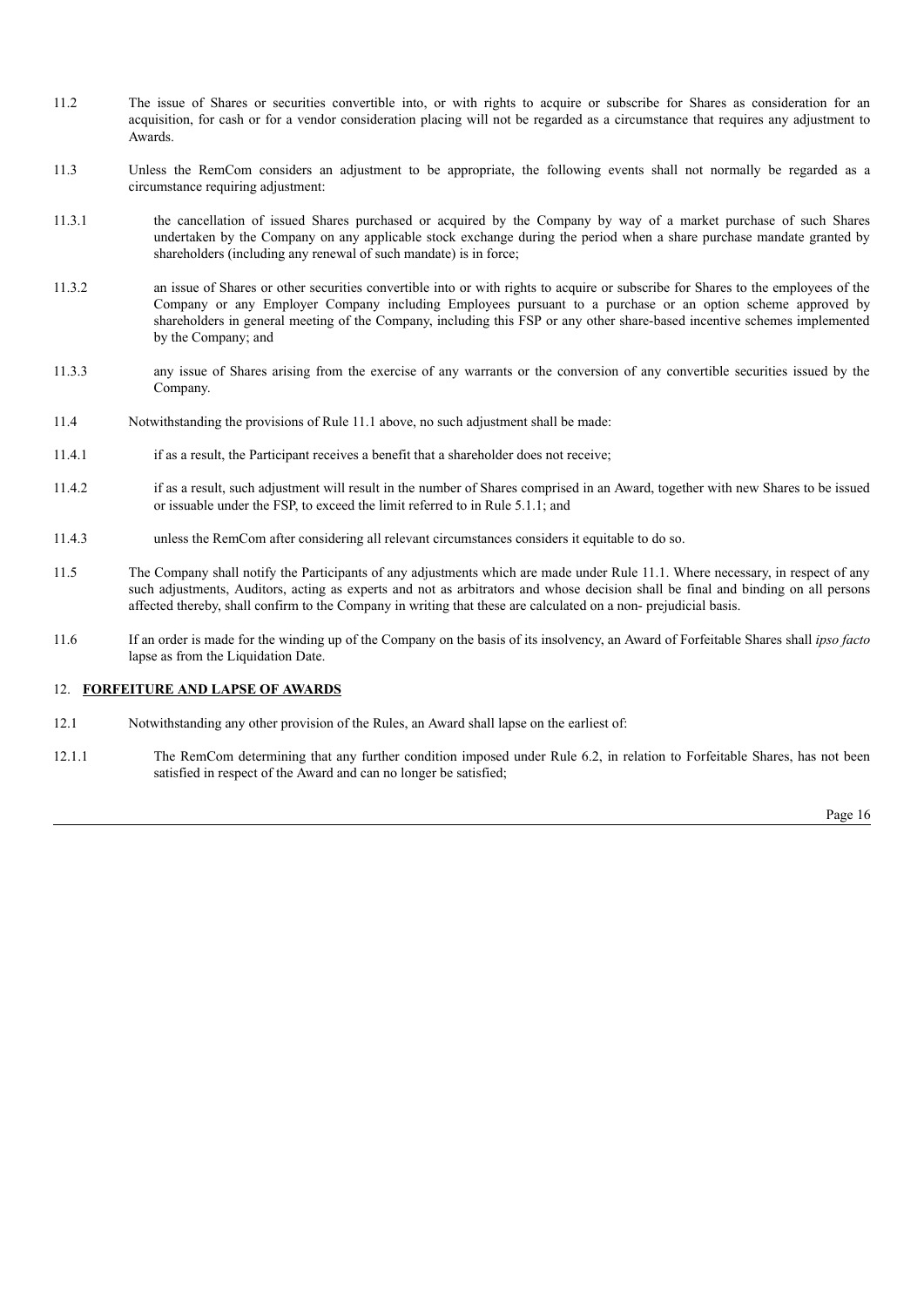- 12.1.2 Subject to Rule 9 and 10, the Date of Termination of Employment;
- 12.1.3 The Liquidation Date, in accordance with Rule 11.6; and
- 12.1.4 Any other date provided for under these Rules.

## 13. **FURTHER CONDITIONS**

- 13.1 In circumstances where the tax and/or regulatory requirements of a particular jurisdiction where a Participant works makes the delivery of Shares impossible or impractical, the Directors can direct that the Participants be paid a cash amount in lieu of Shares on the Vesting Date. A separate Country Schedule detailing the provisions in respect of such jurisdiction may be adopted in addition to, or instead of, paying a cash amount in lieu of Shares on the Vesting Date.
- 13.2 An Employer Company may withhold any amount required:
- 13.2.1 to meet any costs in respect of the Vesting of an Award of Forfeitable Shares for which the Participant is liable; or
- 13.2.2 for employees' tax,

from the Participant's remuneration or any other amount due by the Employer Company to the Participant. For the avoidance of doubt, all taxes (including income tax) arising from the grant and/or release of any Awards to any Participant under the FSP shall be borne by that Participant.

13.3 The Employer Company will delay the Settlement or Vesting of the Award, whichever is appropriate, to the Participant if the acquisition or disposal of the Shares would otherwise: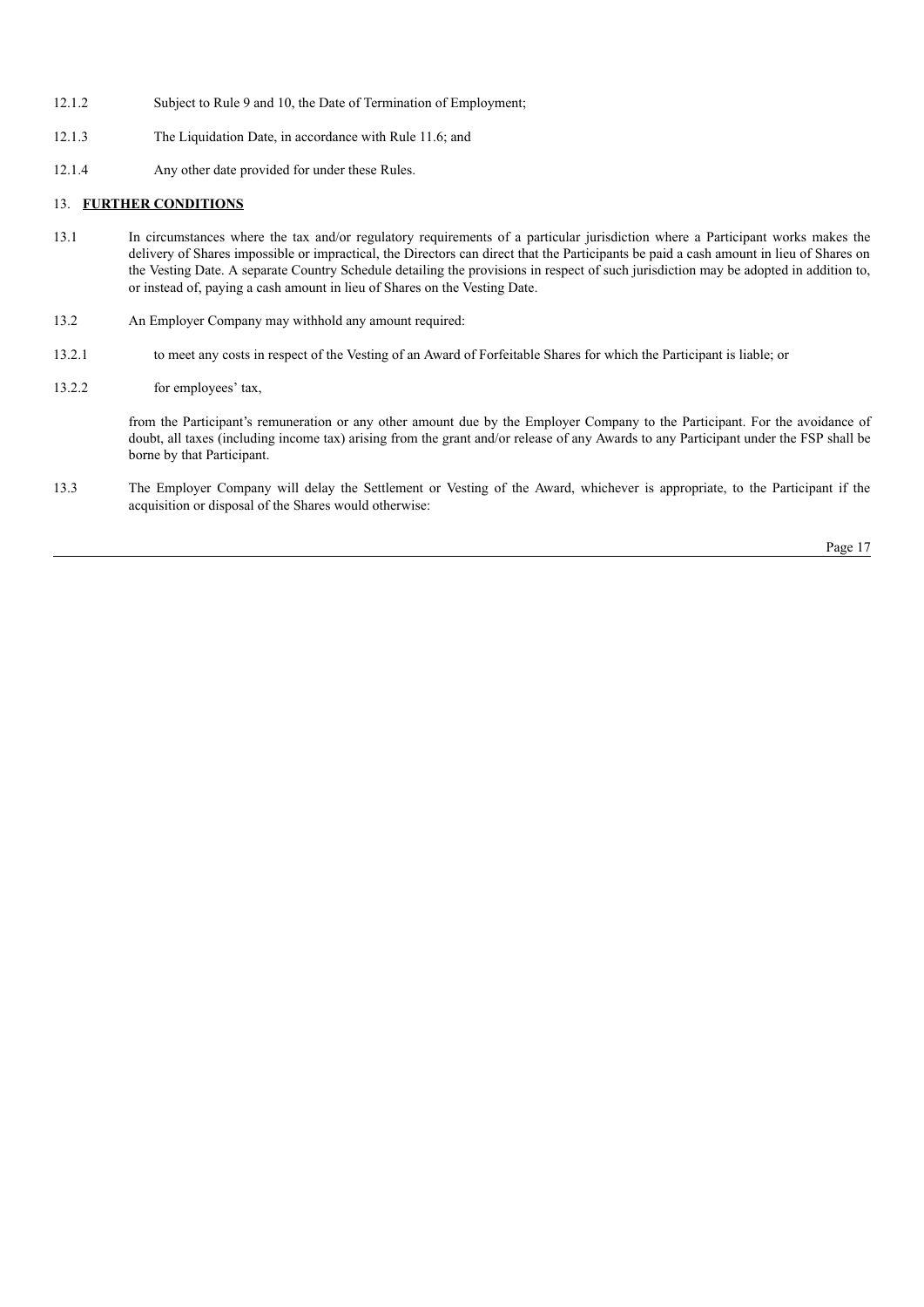- 13.3.1 occur during a Prohibited Period; or
- 13.3.2 be in contravention of any code adopted by the Company relating to dealings in securities by Directors; or
- 13.3.3 be prohibited by insider trading legislation or any other legislation or regulations,

until such time as the Settlement or Vesting of the Award will no longer constitute such a contravention.

- 13.4 The rights of Participants under this FSP are determined exclusively by these Rules.
- 13.5 Except as otherwise provided in the Rules, the Participant has no right to any compensation, damages or any other sum or benefit by reason of the fact that:
- 13.5.1 he ceased to be a Participant in the FSP; or
- 13.5.2 any of his rights or expectations under this FSP were reduced or lost.
- 13.6 Where a Participant is transferred from one Employer Company to another Employer Company:
- 13.6.1 all Awards granted to such Participant by the first Employer Company shall remain in force on the same terms and conditions as set out in these Rules; and
- 13.6.2 the second Employer Company shall assume a pro-rata portion of the first Employer Company's obligations in respect of the relevant Awards in consideration for obtaining the Participant's services from the first Employer Company.
- 13.7 Every Award shall be subject to the condition that no Settlement will be effected if such Settlement would be contrary to any law or enactment, or any rules or regulations of any legislative or non-legislative governing body for the time being in force in Singapore or any other relevant country having jurisdiction in relation thereto.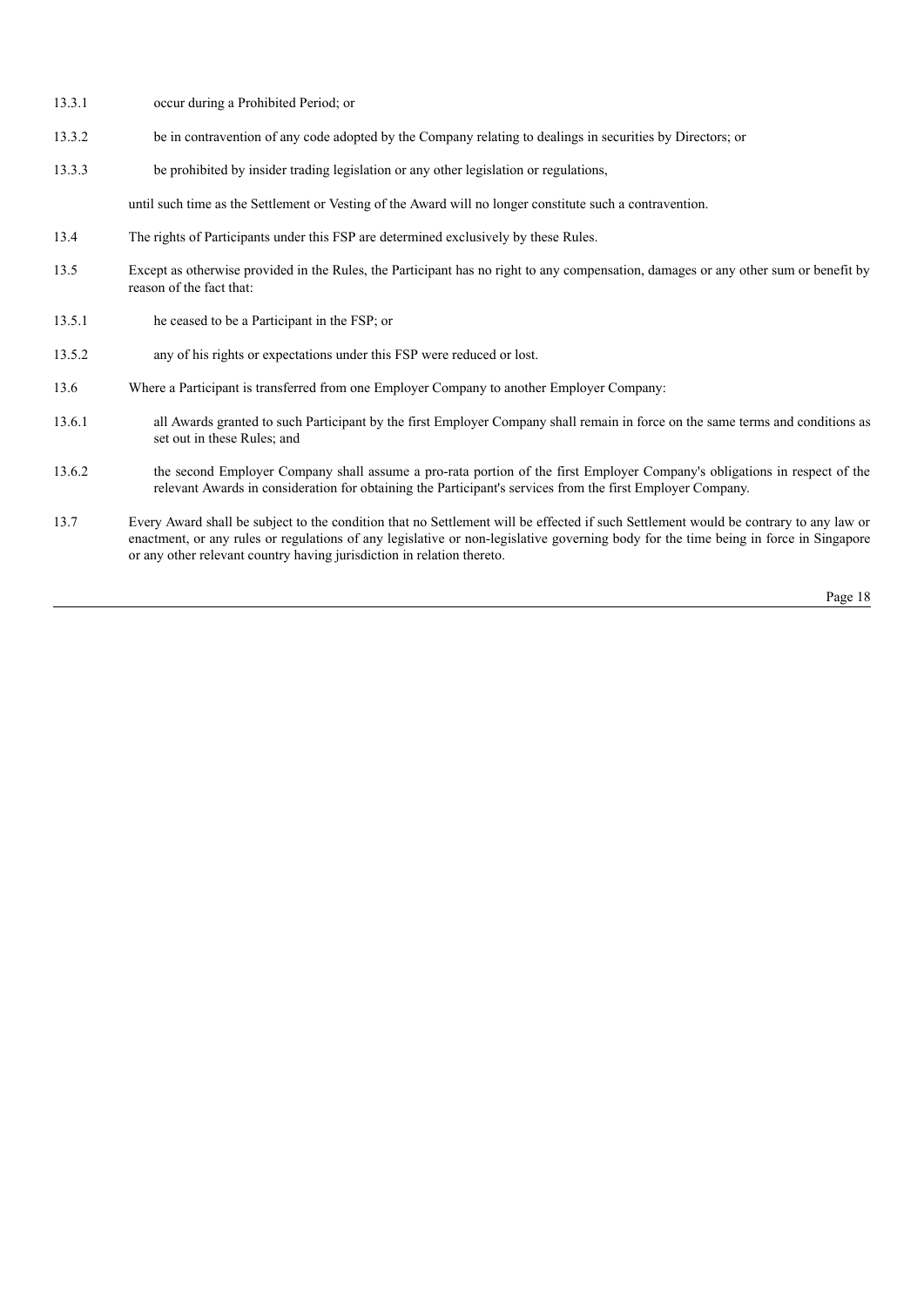## 14. **DISCLOSURE IN ANNUAL FINANCIAL STATEMENTS**

The Company shall disclose in its annual financial statements the number of Shares that may be utilised for purposes of the FSP at the beginning of the accounting period and changes in such number during the accounting period and the balance of Shares available for utilisation for purposes of the FSP at the end of the accounting period.

## 15. **AMENDMENTS AND TERMINATION**

- 15.1 Subject to the provision of this Rule 15, the RemCom may at any time alter, vary or add to these terms and conditions as it thinks fit. Amendments to these terms and conditions may only affect Awards to Participants that have already been made if they are to the advantage of Participants.
- 15.2 Except as provided in Rule 15.3 the provisions relating to:
- 15.2.1 eligibility to participate in the FSP;
- 15.2.2 the number of Shares which may be utilised for the purpose of the FSP as envisaged in Rule 5.1;
- 15.2.3 the basis upon which Awards are made as stipulated in Rule 4.1.1;
- 15.2.4 the amount payable upon the grant, Settlement or Vesting of an Award;
- 15.2.5 the adjustment of Awards in the event of a variation of capital of the Company or a Change of Control of the Company;
- 15.2.6 the procedure to be adopted in respect of the Vesting of Awards in the event of termination of employment as envisaged in Rule 9; and
- 15.2.7 the terms of this Rule 15.2,

may not be amended without the prior approval by ordinary resolution of shareholders of the Company present or by proxy, in general meeting, excluding all the votes attached to Forfeitable Shares and all Shares owned and controlled by persons who are existing Participants in the FSP and which have been acquired under the FSP.

- 15.3 Subject to Rule 15.2 the RemCom may make minor amendments for ease of the administration of the FSP, to comply with or take account of the provisions of any proposed or existing legislation or to obtain or maintain favourable, taxation or regulatory treatment of any Employer Company or any present or future Participant, including the adoption of a Country Schedule for the benefit of Employees of the Group working outside Singapore.
- 15.4 The FSP may be terminated at any time by and at the discretion of the RemCom or by ordinary resolution of shareholders at a general meeting of the Company subject to all relevant approvals which may be required, and if the FSP is so terminated, no further Awards shall be offered hereunder but Awards granted before such termination will continue to be valid and as described in the provisions of the FSP.

### 16. **DOMICILIUM AND NOTICES**

16.1 The parties choose *domicilium citandi et executandi* for all purposes arising from this FSP, including, without limitation, the giving of any notice, the payment of any sum, the delivery of Shares, the serving of any process, as follows: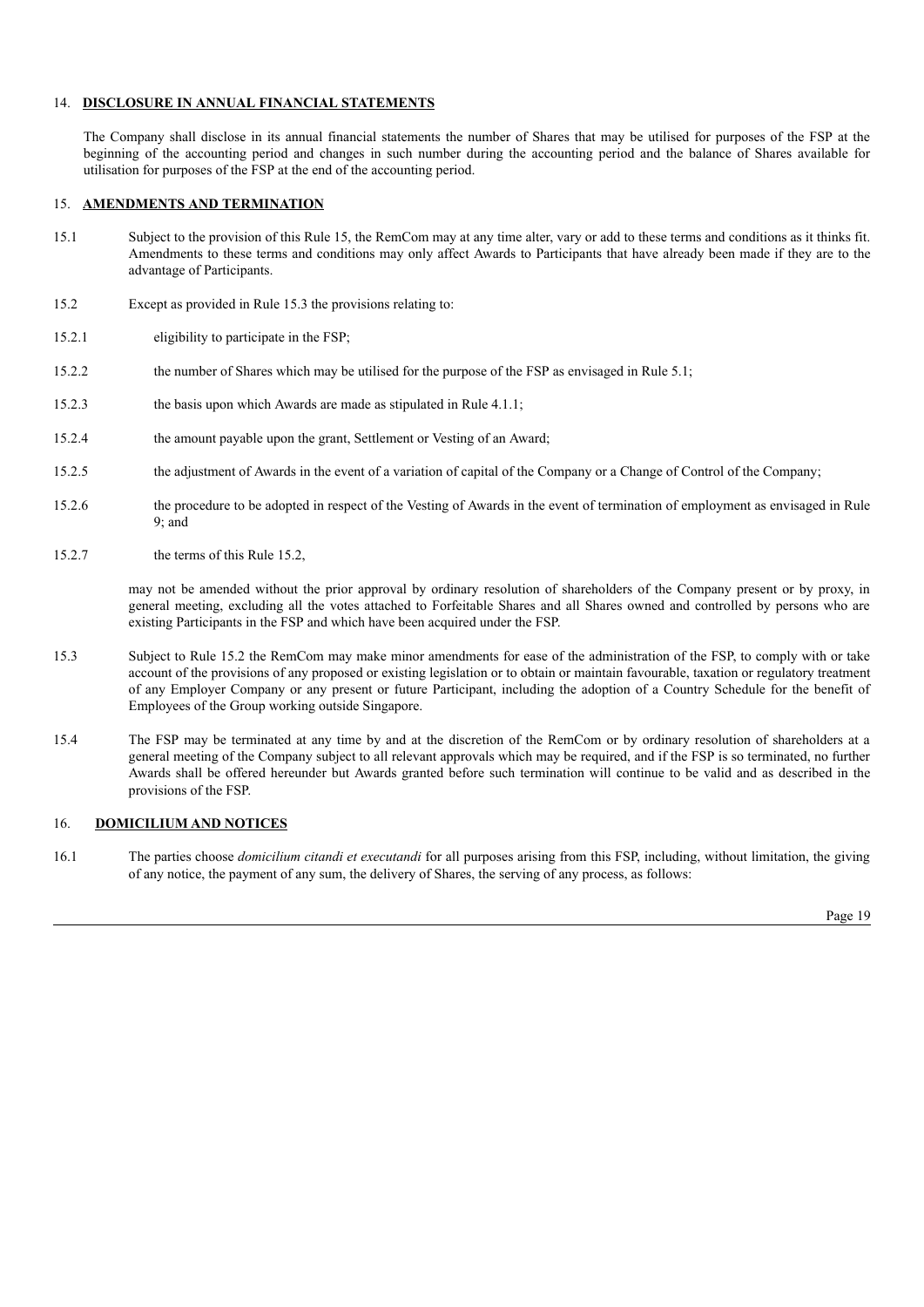- 16.1.1 the Company, the company secretary and the RemCom: The address and telefax number of the registered office of the Company from time to time or such other address or telefax number, and marked for the attention of the RemCom, as may be notified by the Company to Participants in writing;
- 16.1.2 Employer Company: The address and telefax number of the Registered Office of the Employer Company from time to time or such other address or telefax number, and marked for the attention of the RemCom, as may be notified by the Employer Company to Participants in writing;
- 16.1.3 each Participant: The physical address, telefax number and electronic address from time to time reflected as being his address, telefax number and/or electronic address in the Employer Company's relevant system from time to time or the address and place of business at which he performs the whole or substantially the whole of the duties of his office or employment.
- 16.2 Any notice given and any delivery or payment made by any of the above persons to any other which:
- 16.2.1 is delivered by hand during the normal business hours of the addressee at the relevant address specified in Rule 16.1, shall be rebuttably presumed to have been received by the addressee at the time of delivery;
- 16.2.2 is delivered by courier during the normal business hours of the addressee at the relevant address specified in Rule 16.1, shall be rebuttably presumed to have been received by the addressee on the 3rd (third day) after the date of the instruction to the courier to deliver to the addressee;
- 16.2.3 is posted by prepaid registered post to the addressee at the relevant address specified in Rule 16.1, shall be rebuttably presumed to have been received by the addressee on the 7th (seventh) day after the date of posting.
- 16.3 Any notice given that is transmitted by electronic mail and/or facsimile to the addressee at the addressee's electronic address and/or facsimile address (as the case may be) for the time being, shall be presumed, until the contrary is proved by the addressee, to have been received by the addressee on the date of successful transmission thereof.

# 17. **DISPUTES**

Any dispute arising under the FSP shall be referred to and finally resolved by arbitration administered by the Singapore International Arbitration Centre ("SIAC") in accordance with the Arbitration Rules of the SIAC for the time being in force, which rules are deemed to be incorporated by reference in this Rule 17. The seat of the arbitration shall be Singapore. The tribunal shall consist of one (1) arbitrator. The language of the arbitration shall be English.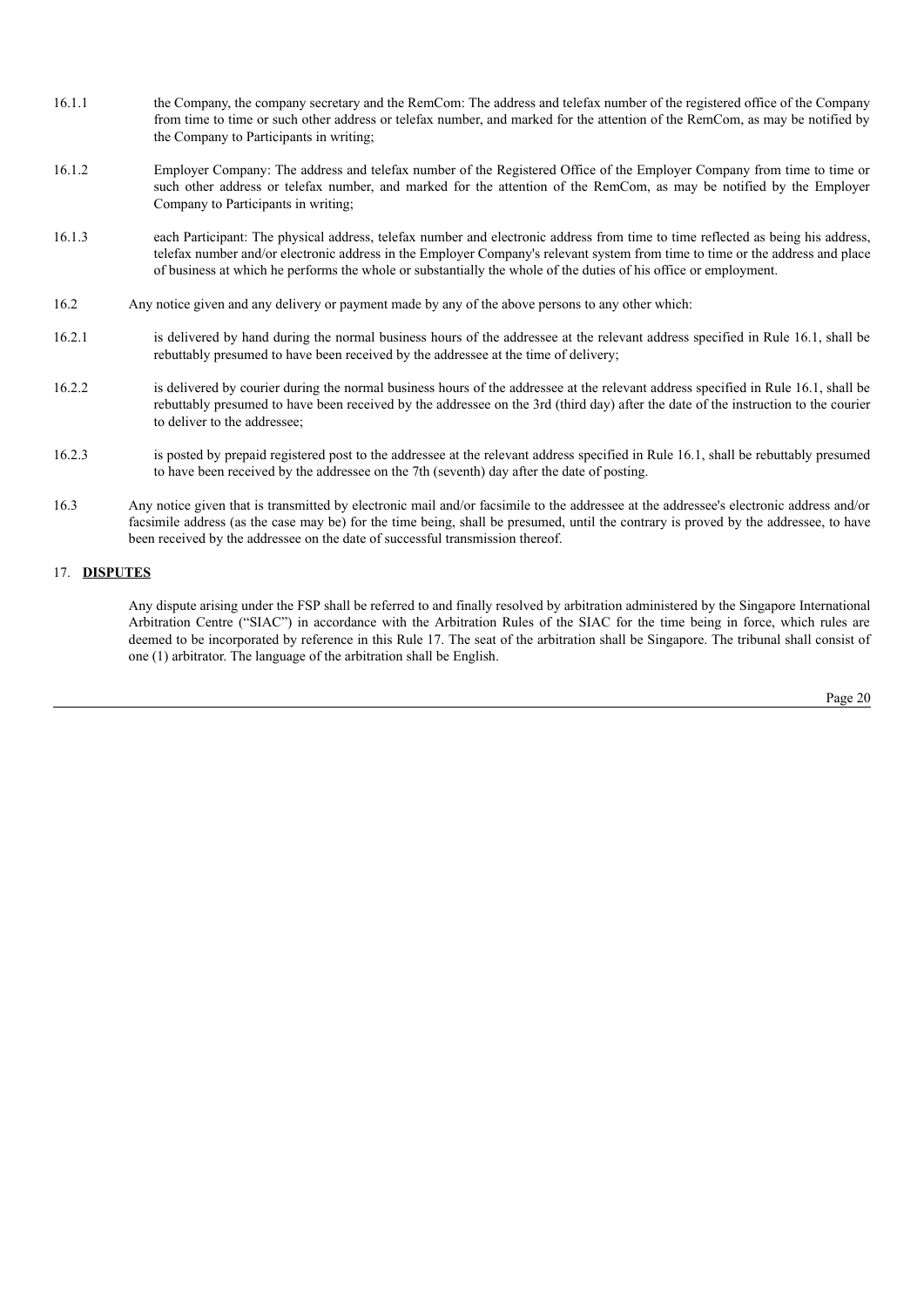## 18. **TERMS OF EMPLOYMENT UNAFFECTED**

The FSP or any Award shall not form part of any contract of employment between the Company or any Employer Company and any Participant and the rights and obligations of any individual under the terms of office or employment with such company within the Group shall not be affected by his participation in the FSP or any right which he may have to participate in it or any rights to compensation or damages in consequence of the termination of such office or employment for any reason whatsoever.

### 19. **DISCLAIMER OF LIABILITY**

Notwithstanding any provisions herein contained, the Directors, the RemCom and the Company shall not under any circumstances be held liable for any costs, losses, expenses and damages (including any interest arising thereof), whatsoever and howsoever arising in any matter under or in connection with the FSP, including but not limited to, the lapsing or early expiry of any Awards pursuant to any provision of the FSP, the failure or refusal by the RemCom to exercise, or the exercise by the RemCom of any discretion under the FSP, any decision or determination of the RemCom made pursuant to any provision of the FSP, and/or the Company's delay or failure in allotting and issuing any Forfeitable Shares or procuring the Settlement otherwise of any Forfeitable Shares or in applying for or procuring the listing of and quotation for any Forfeitable Shares to be allotted pursuant to any Award on any stock exchanges on which the Shares are quoted or listed.

### 20. **GOVERNING LAW**

Singapore law governs the FSP unless the FSP so specifies the interpretation of other applicable laws then, in such case, those applicable laws shall govern.